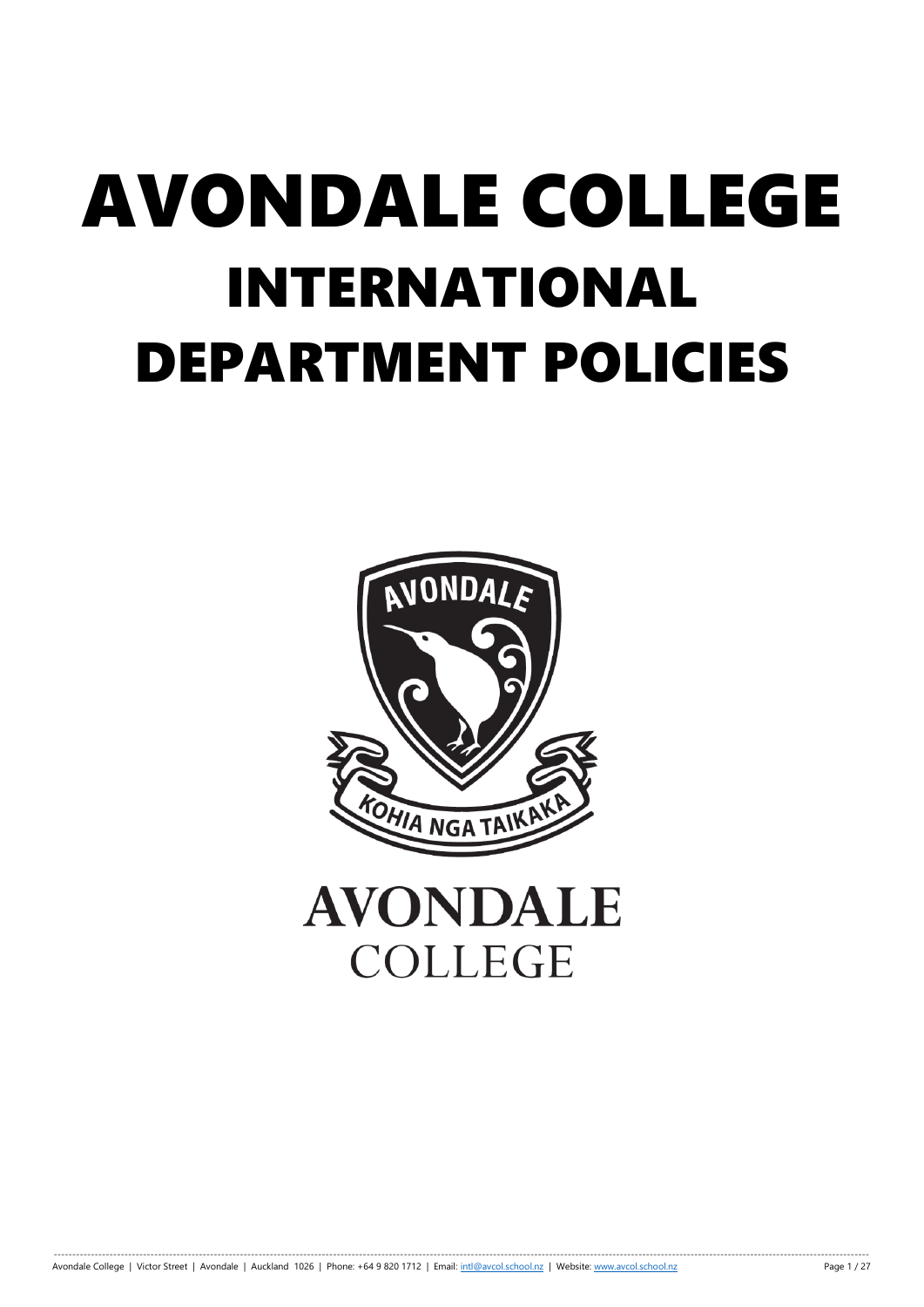# **AVONDALE COLLEGE INTERNATIONAL DEPARTMENT POLICIES**



# THESE POLICIES HAVE BEEN APPROVED BY THE BOARD OF TRUSTEES:

| Page 3 |
|--------|
| Page 4 |
| Page 8 |
|        |
|        |
|        |
|        |
|        |
|        |
|        |
|        |

# THESE POLICIES HAVE BEEN REVIEWED BY:

Lyndy Watkinson, Chris Klaassen, Nicole Grace

#### **REVIEW DATE:**

September 2020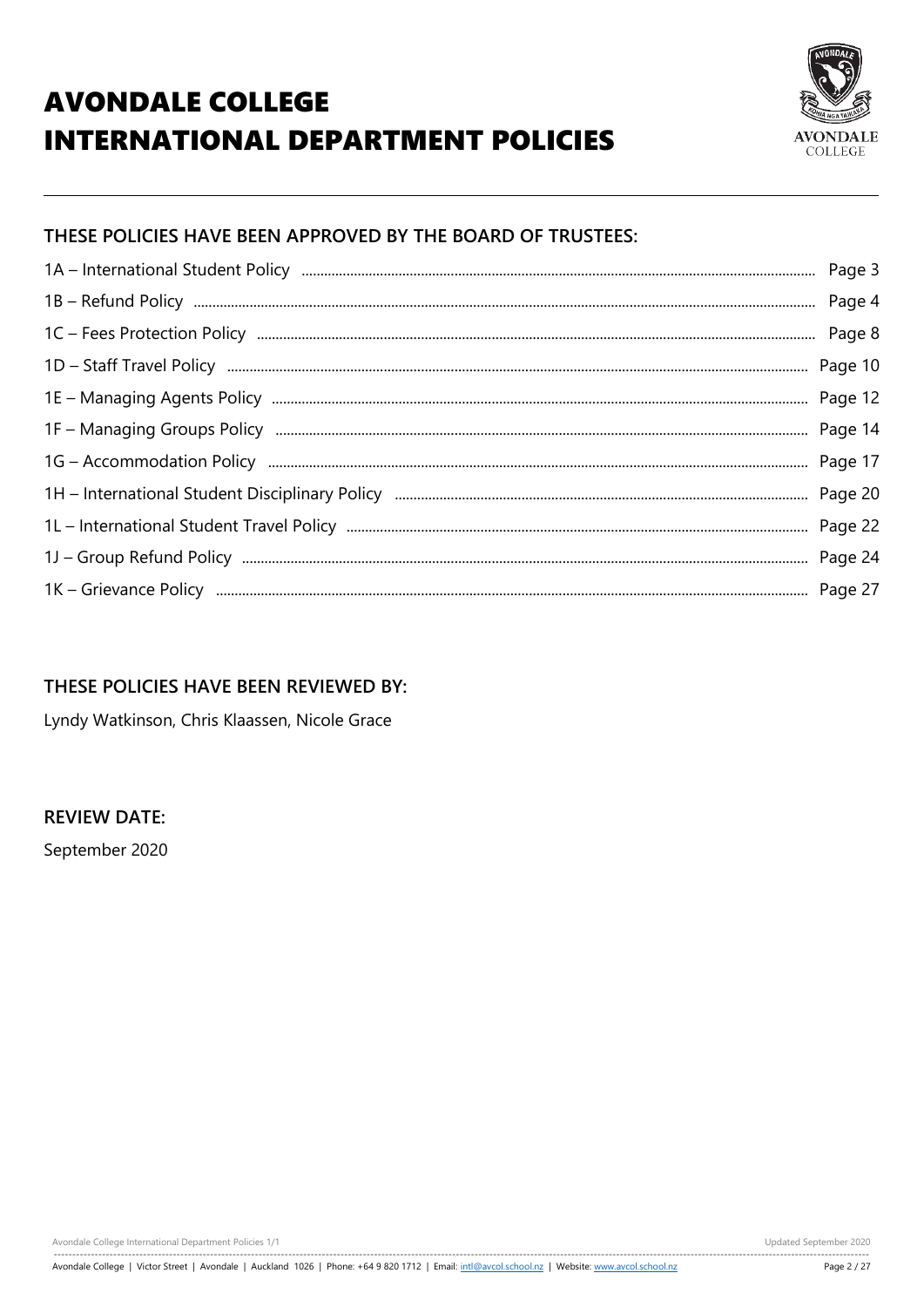# INTERNATIONAL DEPARTMENT INTERNATIONAL STUDENT POLICY



### **RATIONALE**

This policy outlines the school's purpose and benefits for the enrolment of fee-paying international students. By enrolling international students, the school aims to promote internationalization, providing opportunities for students and staff from different cultures to work alongside each other in teaching and learning, providing different perspectives in order to develop each individual's understanding of other cultures. Our goal is for all our students to become connected global citizens, ready to live and work in the diverse and connected modern world.

#### **PURPOSE**

- To develop cultural understanding and insight in our students to enable them to become global citizens
- To foster international cooperation and relationships now and in the future
- To enable exchanges of benefit to language learners, and other learning and co-curricular areas such as history, geography, social studies, economics, sports, cultural activities, etcetera
- To provide the school with additional funds to enhance quality teaching and learning

#### **GUIDELINES**

- 1. Avondale College will be compliant with all aspects of the Education (Pastoral Care of International Students) Code of Practice, 2016.
- 2. International Students will be enrolled at Avondale College under a Contract of Enrolment in accordance with Section 2 of the Education Act 1989.
- 3. Appropriate staff and resources will be allocated by the school for the recruitment, administration and pastoral care requirements of international students.
- 4. There will be clear procedures in place which relate to this policy.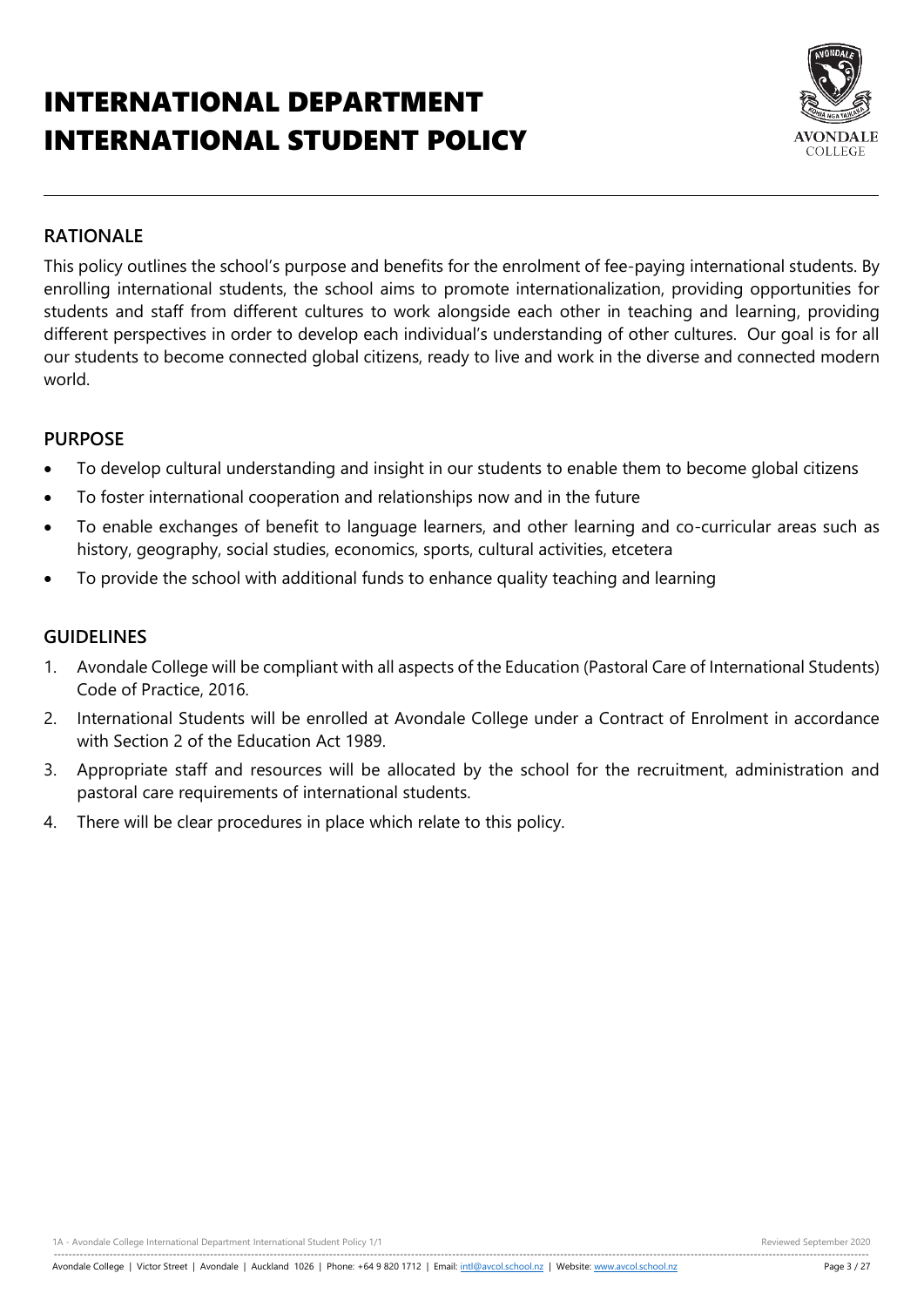# INTERNATIONAL DEPARTMENT REFUND POLICY



# **REQUEST FOR A REFUND OF INTERNATIONAL STUDENT FEES**

- 1. The School will consider all requests for a refund of international student fees. Requests should be made in writing to the School as soon as possible after the circumstances leading to a request.
- 2. A request for a refund should provide the following information To the School:
	- a. The name of the student
	- b. The circumstances of the request
	- c. The amount of refund requested
	- d. The name of the person requesting the refund
	- e. The name of the person who paid the fees
	- f. The bank account details to receive any eligible refund, including address of bank and swift code where relevant
	- g. Any relevant supporting documentation such as receipts or invoice.

# **NON-REFUNDABLE FEES**

- 3. The School is unable to refund some fees. The following fees relate to expenses that the School may have paid or will incur as a result of receiving an application for enrolment and cannot be refunded:
	- a. ADMINISTRATION FEE: Administration fees meet the cost of processing an international student application. Administration fees exists whether an application is accepted or not or whether a student remains enrolled after an application is accepted.
	- b. INSURANCE: Once insurance is purchased, the school is unable to refund insurance premiums paid on behalf of the Student. Students and families may apply directly to an insurance company for a refund of premiums paid.
	- c. ACCOMMODATION SUPPORT FEE: Accommodation Support fees meet the cost of processing a request for homestay accommodation by the Student. Costs incurred for arranging homestay accommodation for the Student prior to the refund request, cannot be refunded.
	- d. USED HOMESTAY FEES: Homestay fees paid for time the Student has already spent in a homestay cannot be refunded. Used homestay fees may also include a notice period of two weeks.
	- e. PORTION OF UNUSED TUITION FEES: The School may retain a portion of unused tuition fees. Amounts retained will relate to costs that have been incurred or committed by the School and may vary.

# **REQUEST FOR A REFUND FOR FAILURE TO OBTAIN A STUDY VISA OR FOR REASONS RELATING TO COVID-19**

- 4a. If the Student fails to obtain an appropriate study visa, a refund of international student tuition fees will be provided less any Administration Fee that has been paid.
- 4b. If the student withdraws before the start of their enrolment, owing to medical or travel conditions arising from Covid-19, the school will provide a full refund of fees.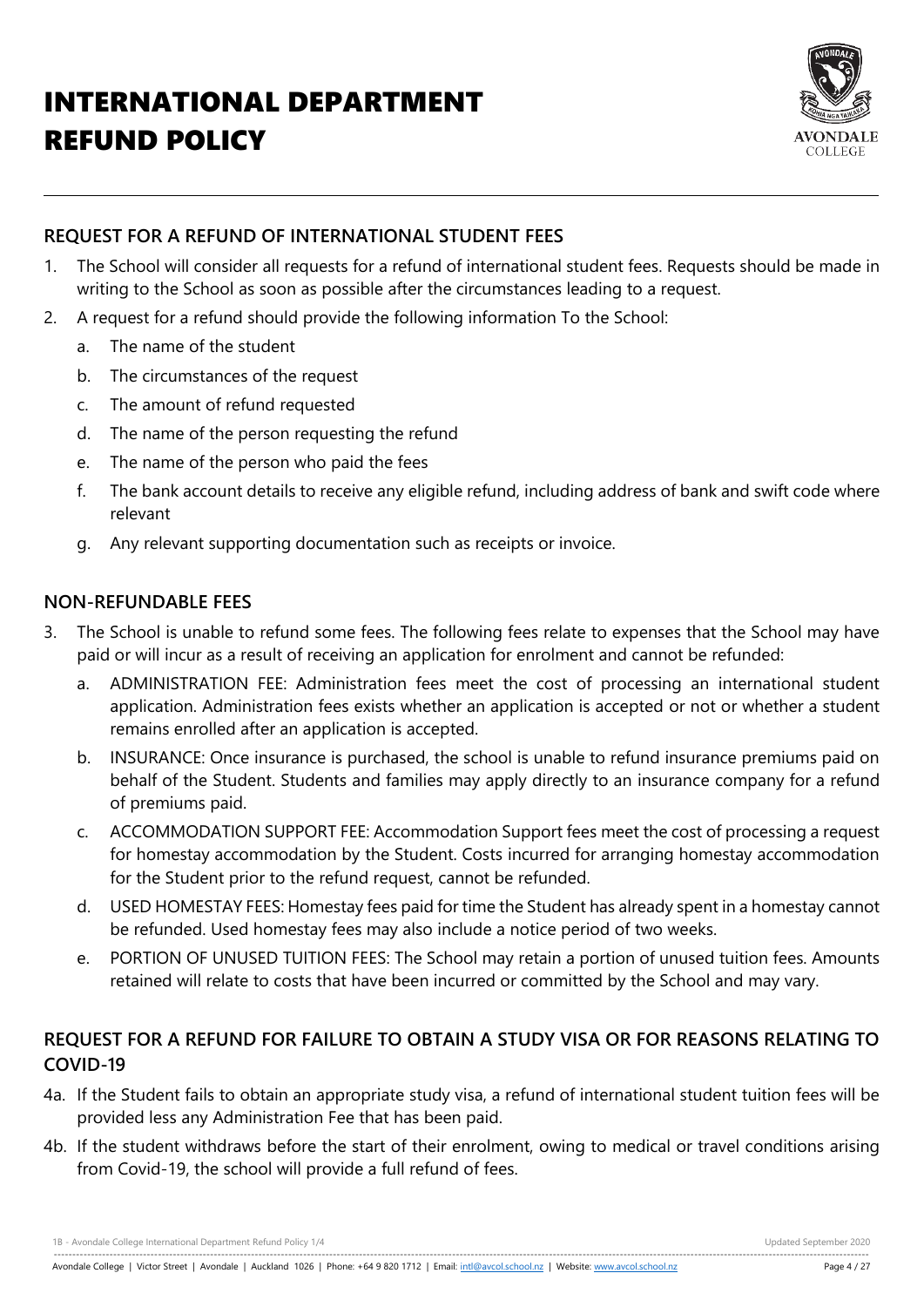

# **REQUESTS FOR A REFUND FOR VOLUNTARY WITHDRAWAL FROM ENROLMENT - WITHDRAWAL BEFORE ENROLMENT**

- 5a. If the Student voluntarily withdraws more than three weeks before the start date of their enrolment, a refund of international student fees will be provided less any relevant non-refundable fees set out in this policy.
- 5b. If the student voluntarily withdraws three weeks or less before the start of their enrolment, a refund of international student fees will be provided less a minimum of ten weeks tuition fees and any relevant nonrefundable fees set out in this policy.

### **REQUESTS FOR A REFUND FOR VOLUNTARY WITHDRAWAL FROM ENROLMENT - WITHDRAWAL AFTER ENROLMENT**

6. If the Student withdraws on or after the start date of their enrolment, reasonable written notice of withdrawal is required by the school. Unless otherwise agreed by the School, a refund will be provided less a minimum of ten weeks tuition fees and any other relevant non-refundable fees as outlined in this policy. The minimum ten week notice period will begin the day after the date on which the school receives written notice of the student's intention to withdraw.

# **REQUESTS FOR A REFUND FOR ENROLMENT OF ONE TERM OR LESS**

7. Where the student is enrolled for one term or less and withdraws early, or where the school terminates the Student's enrolment, any unused portion of international student fees will not be refunded.

# **REQUESTS FOR A REFUND WHERE THE SCHOOL FAILS TO PROVIDE A COURSE, CEASES AS A SIGNATORY OR CEASES TO BE A PROVIDER**

- 8. If the School fails to provide the agreed course of education or is no longer a signatory to the Code or no longer operates as an international education provider, the School will negotiate with the Student or their family to either:
	- a. Refund the unused portion of international student tuition fees or other fees paid for services not delivered or
	- b. Transfer the amount of any eligible refund to another provider or
	- c. Make other arrangements agreed to by the student or their family and the school.

# **REQUESTS FOR A REFUND WHERE THE STUDENT'S ENROLMENT IS ENDED BY THE SCHOOL**

- 9. In the event the Student's enrolment is ended by the School for a breach of the Contract of Enrolment, the School will consider a request for a refund less:
	- a. Any non-refundable fees set out in this policy
	- b. A minimum of ten weeks tuition fees from the date of termination
	- c. Any other reasonable costs that the school has incurred in ending the student's enrolment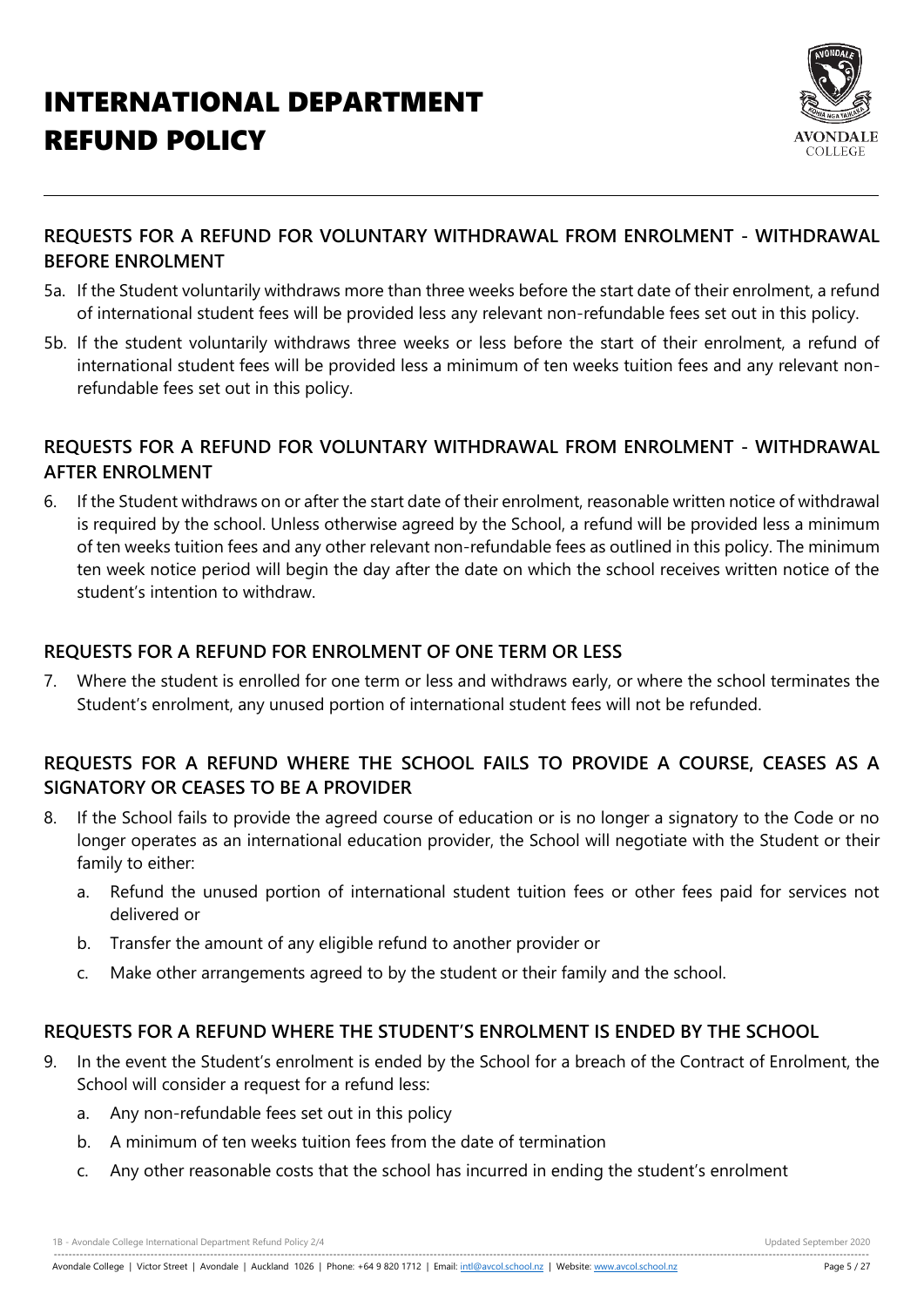

# **REQUESTS FOR A REFUND WHERE THE STUDENT CHANGES TO A DOMESTIC STUDENT DURING THE PERIOD OF ENROLMENT**

10. If the Student changes to a domestic student after the start date of their enrolment, reasonable written notice of the change is required by the School. Unless otherwise agreed by the School, a refund will be provided less a minimum of ten weeks tuition fees and any other relevant non-refundable fees as outlined in this policy. The ten weeks will begin the day after the school receives written evidence of the student's domestic student status.

# **REQUESTS FOR A REFUND WHERE A STUDENT VOLUNTARILY REQUESTS TO TRANSFER TO ANOTHER SIGNATORY**

11. If the Student requests to transfer to another signatory after the start date of their enrolment, reasonable written notice of the transfer is required by the School. Unless otherwise agreed by the School, a refund will be provided less a minimum of ten weeks tuition fees and any other relevant non-refundable fees as outlined in this policy. The ten weeks will begin the day after the school receives written notice of the student's intended withdrawal.

### **REQUEST FOR A REFUND OF HOMESTAY FEES**

- 12. If for any reason, the Student withdraws after the start date of their stay in a school homestay, any unused homestay fees will be refunded, less any relevant non-refundable fees set out in this policy.
- 13. Where a student moves from a school homestay and requests a refund of any unused homestay fees, these will be refunded less any non-refundable fees set out in this policy.

# **REQUESTS FOR A REFUND OF FEES UNUSED AT THE END OF ENROLMENT**

14. Except by written request from the Student or their parent or legal guardian, prepaid fees unused at the end of enrolment amounting to less than NZD\$500.00 will be refunded in cash. Sums of NZD\$500.00 or greater will be refunded into a nominated bank account.

# **OUTSTANDING ACTIVITY FEES OR OTHER FEES OWED TO THE SCHOOL**

15. Any activity or other fees incurred by the Student during enrolment and owed to the School at the time of withdrawal, will be deducted from any eligible refund.

# **REFUNDS TO BE MADE TO THE COUNTRY OF RECEIPT**

16. Unless otherwise agreed in writing, all eligible refunds of fees of NZD\$1,000.00 or more received from outside of New Zealand will be refunded to a nominated bank account in the source country.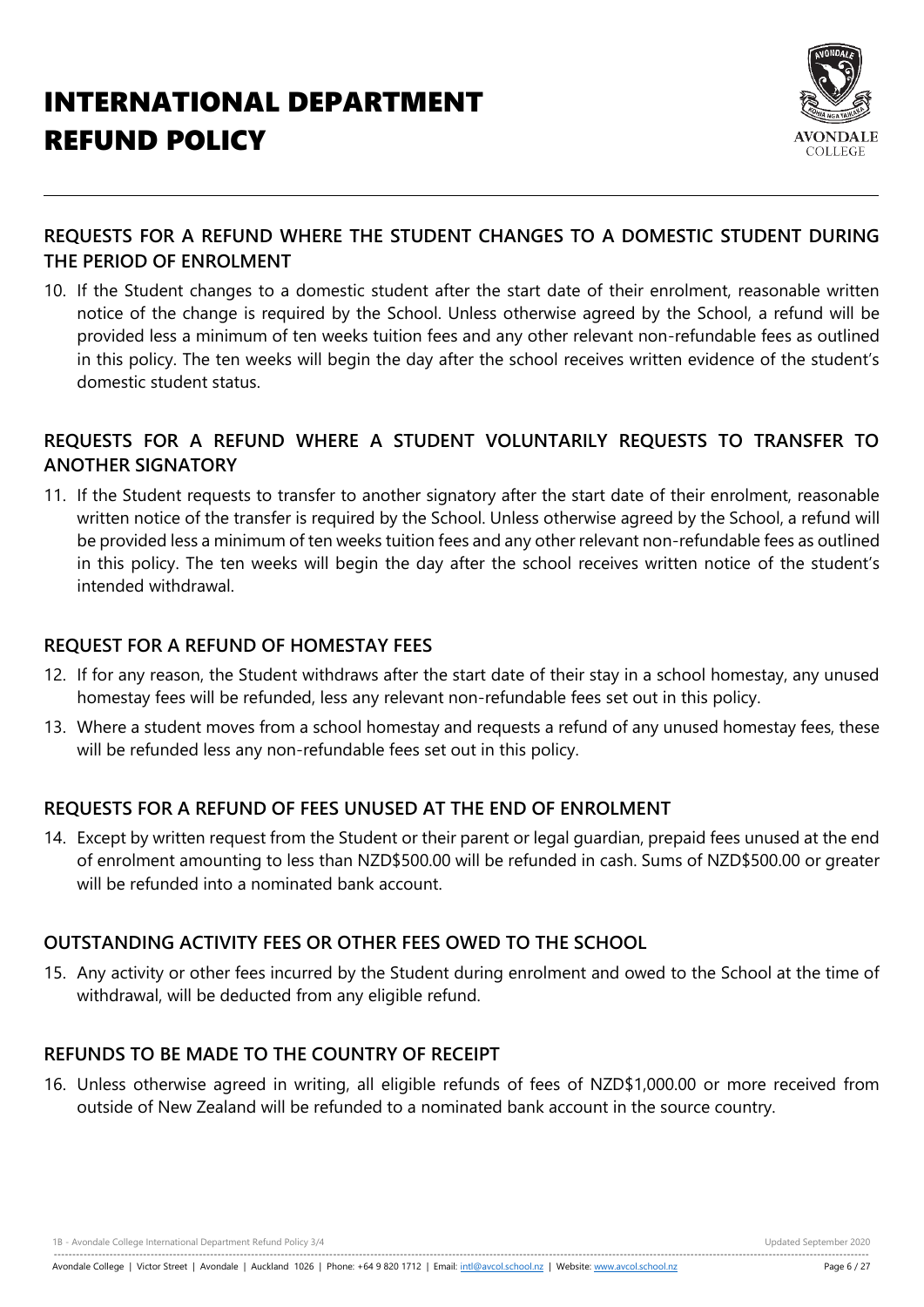# INTERNATIONAL DEPARTMENT REFUND POLICY



#### **REFUND PROCESSING FEE**

17. All refunds made via bank transfer will incur a NZD\$150.00 refund processing fee. The refund processing fee will be removed from the total refund amount, prior to Avondale College making the refund payment into the bank account nominated by the student or their parents or legal guardian.

# **RIGHTS OF FAMILIES AFTER A DECISION REGARDING A REFUND HAS BEEN MADE BY THE SCHOOL**

- 18. A decision by the School relating to a request for a refund of international student fees will be provided to the Student or family in writing and will set out the following information:
	- a. Factors considered when making the refund decision
	- b. The total amount to be refunded
	- c. Details of non-refundable fees
- 19. In the event the Student or their parent or legal guardian is dissatisfied with a refund decision made by the School or are dissatisfied with the process the School followed when making the refund decision, they have the right to have the refund decision reviewed by the International Student Disputes Resolution Scheme or to make a complaint to the Code Administrator.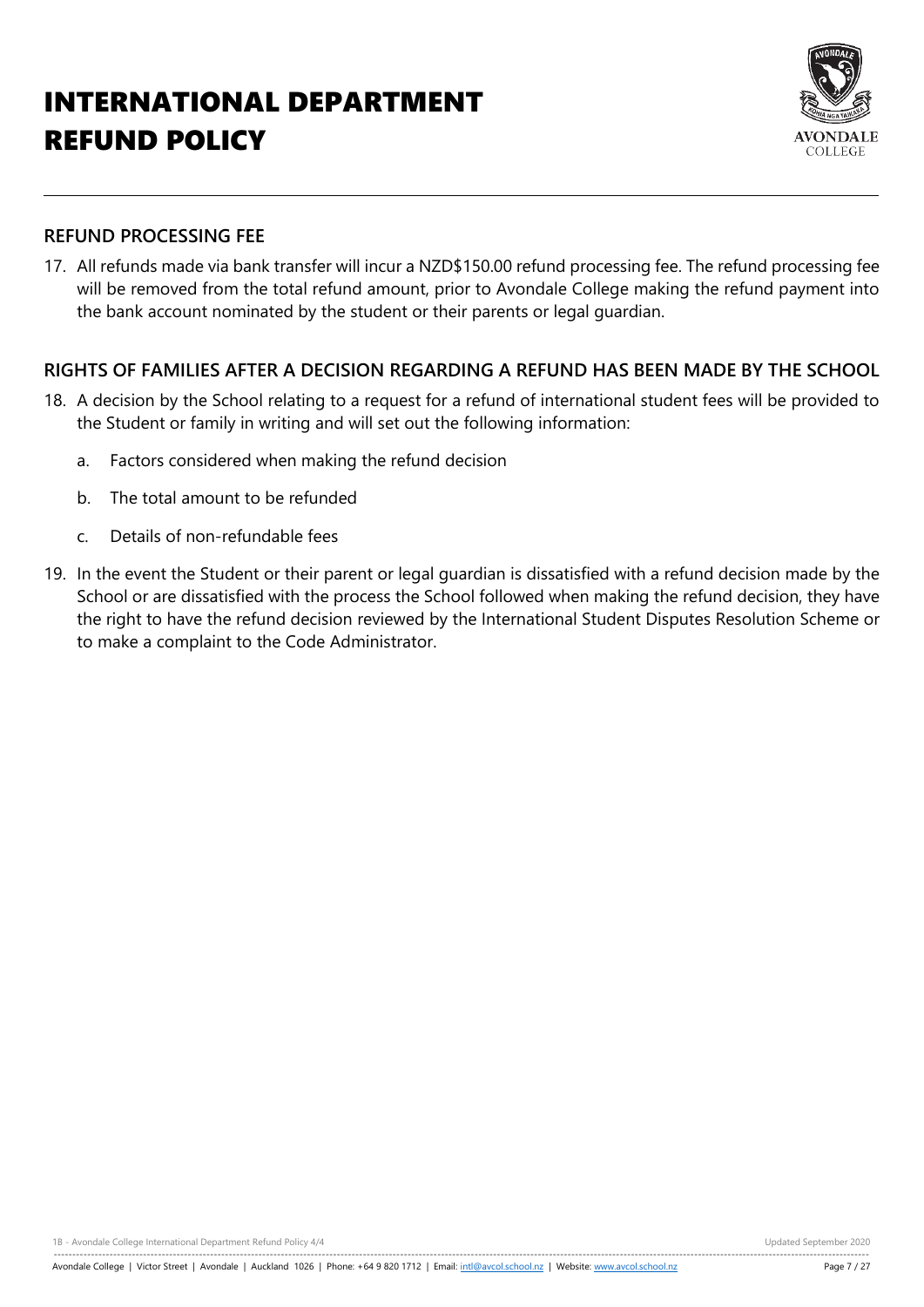# INTERNATIONAL DEPARTMENT FEES PROTECTION POLICY



#### **PURPOSE**

This fees protection policy makes clear factors that will be considered to ensure that international student fees paid in advance are protected and can be made available in accordance with the school's refund policy. This policy should be read in conjunction with the Education (Pastoral Care of International Students) Code of Practice 2016.

#### **FEES PROTECTION**

The school will ensure that its fee protection mechanisms and accounting procedures provide the following safeguards:

- 1. The school will ensure that funds from international students paid in advance are accounted for in such a way that individual student balances are clearly identified and monitored
- 2. The school will ensure that generally accepted accounting procedures are applied to international student fees paid in advance
- 3. The school will ensure that only those staff with appropriate authority will have access to international student funds paid in advance
- 4. The school will ensure that all International fees paid in advance shall be paid into the school's operating account or other account authorized by the Principal
- 5. The school will transfer fees paid in advance to revenues at appropriate intervals during the period of enrolment for each student
- 6. The school will ensure that it has sufficient funds available to meet any remaining international student fees paid in advance liability at any time.
- 7. The school will ensure that the operation of this fee protection policy is audited as part of the school's audit procedures.

#### **REVIEW**

The school will review procedures relating to this policy as part the annual self-review. The school will collect and record appropriate evidence of the review.

#### **REPORTING**

The staff member in charge of international education will report directly to the school Principal on the operation of the school's fees protection policy.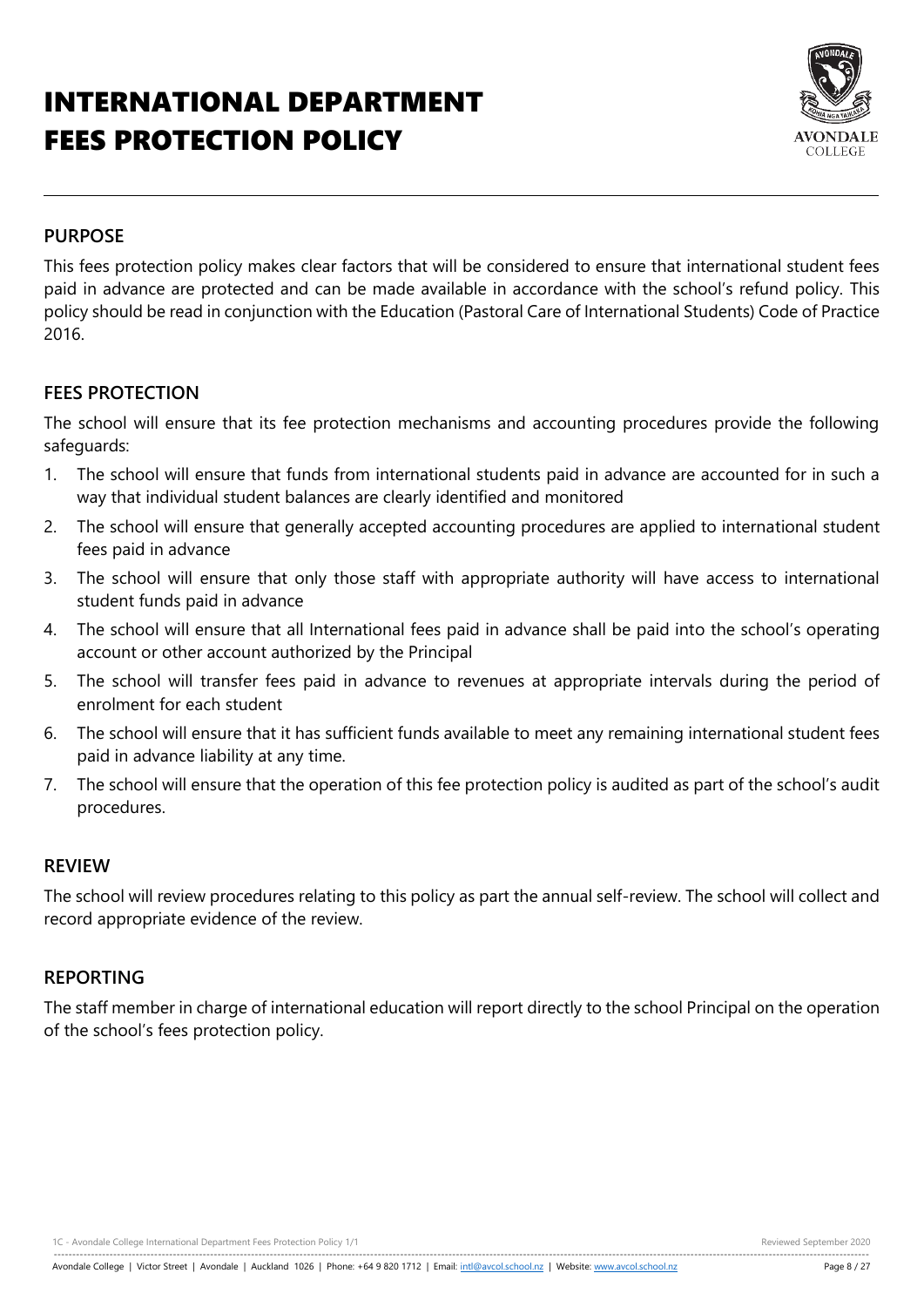# INTERNATIONAL DEPARTMENT STAFF TRAVEL POLICY



#### **PURPOSE**

This staff travel policy makes clear factors that will be considered in the planning and execution of overseas trips undertaken by school staff for the purpose of conducting business related to the International Student Programme. This policy should be read in conjunction with the Education (Pastoral Care of International Students) Code of Practice 2016 and other relevant legislation.

#### **RATIONALE**

The school has developed a Staff Travel Policy:

- To ensure that school staff who travel overseas on international student business are kept safe and their health and wellbeing is protected and;
- To ensure that financial safeguards are in place and that there is transparency and accountability for the use of school resources when staff undertake international travel.

#### **OBJECTIVES AND PLANNING**

- 1. All trips undertaken for international student recruitment will lead to the achievement of the international programme strategic objectives as set out in the school's strategic and marketing plans.
- 2. International Department travel must have approval from the principal. Where the principal is also travelling, the principal's travel must be approved by the Board of Trustees.
- 3. International travel will be planned sufficiently in advance to ensure appropriate safety measures are in place and that cost savings on flights and accommodation are maximised.
- 4. At the conclusion of the international travel, the staff member will provide a written report to the International Director detailing the successful outcomes from the travel, a summary of expenses incurred and details of any incidents or risks posed to the staff member.

# **USE OF SCHOOL FUNDS**

- 5. School funds used during international travel will be used only for legitimate international student recruitment business on behalf of the school. Where International travel for the college, will include personal or business commitments, these must be disclosed in the application to the Principal before travel takes place.
- 6. Prior to any travel being undertaken, the school will make arrangements for funds to be made available to the staff member travelling for any travel expenses which cannot be paid in advance. Such funds will be sufficient that the staff member is not required to use their own funds or credit card for expenses relating to the business of the trip.
- 7. Any personal expenses incurred during the trip, such as tourism activities or personal travel before or after business is undertaken or for personal items, will be funded by the staff member from their own funds.
- 8. Receipts must be kept wherever possible for expenses incurred by the travelling staff member. Where it is not possible to obtain a receipt, records of such expenses will be kept.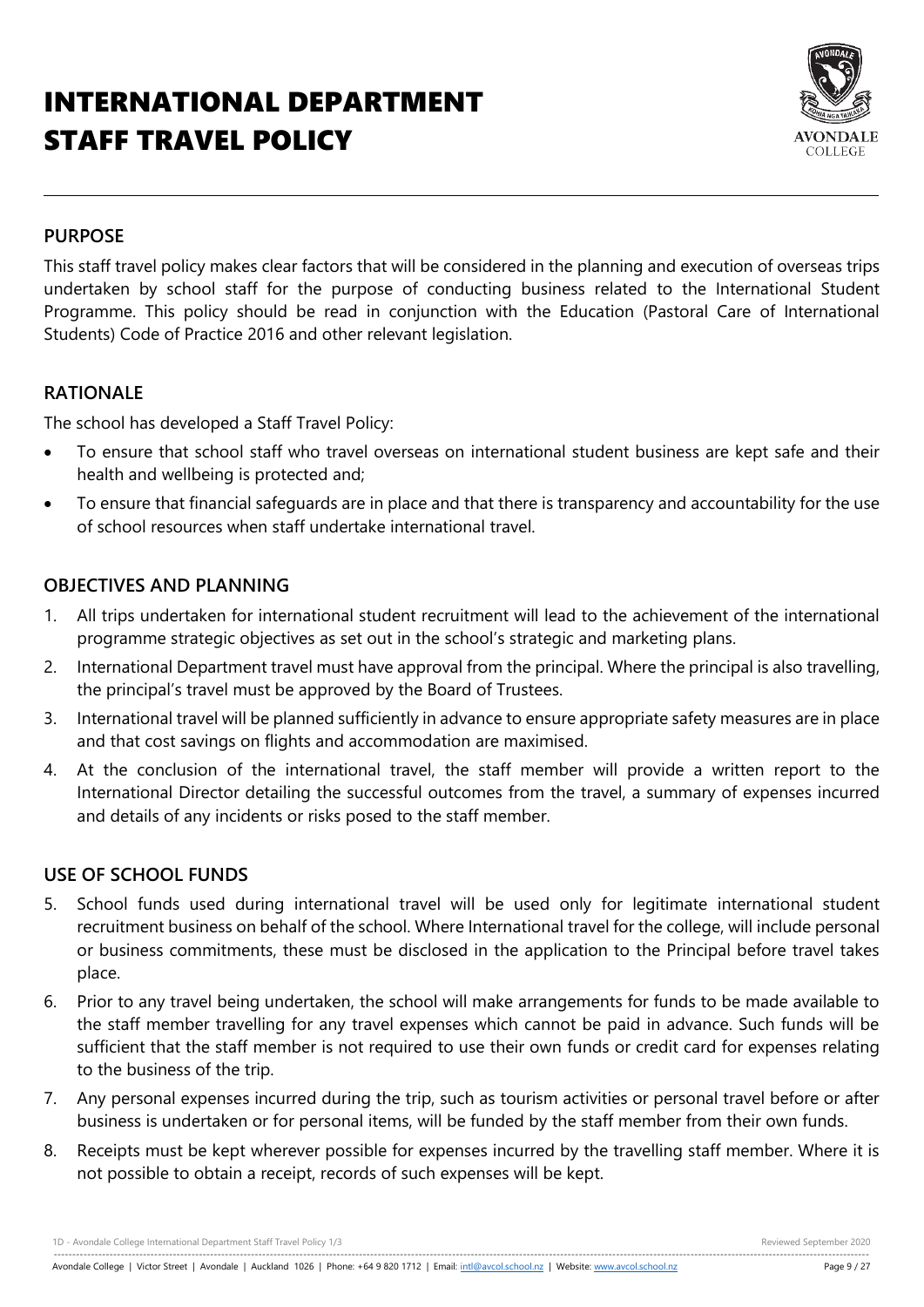# INTERNATIONAL DEPARTMENT STAFF TRAVEL POLICY



# **AIRFARES**

- 9. For international flights of less than 13 hours including transfers, the staff member will book economy flights, unless prior agreement is provided by the principal for alternative class airfares.
- 10. For international flights between 13 and 20 hours including transfers, the staff member may book premier economy flights or equivalent, unless prior agreement is provided by the Director of International for alternative class airfares.

# **ACCOMMODATION**

- 11. In selecting accommodation, school staff will consider the following factors:
	- a. Accommodation will be of a sufficient standard to promote an appropriate image of the school, in particular, where the staff member may meet with prospective families, students or agents.
	- b. Accommodation will be in an area of the town or city where the health, wellbeing and safety of the staff is protected.
	- c. Accommodation costs vary in different cities and countries and this will be taken into consideration when booking accommodation. A higher budget amount for accommodation may be required for travel in more expensive countries and cities.
	- d. If the staff member will participate in fairs or other activities with staff from other schools, for convenience, staff may elect to stay at the same hotel and this may incur higher cost.
	- e. In planning travel, the staff member will seek the most competitive rates for flights, accommodation, car hire and other services.

# **HEALTH AND SAFETY**

- 12. The staff member planning travel should undertake a risk assessment that includes a review of <https://safetravel.govt.nz/> to ensure that the intended destination(s) are safe to visit. The staff member will provide the risk assessment to the principal prior to granting approval for the travel.
- 13. The College will arrange appropriate and reasonably priced medical and travel insurance for staff travelling for the school. Where the staff member travelling has a pre-existing medical condition they may apply to the school for additional insurance cover.

Where the staff member may have pre-existing medical conditions to the extent they are unable to obtain appropriate medical insurance cover, the principal will not approve travel.

The principal has the discretion to approve financial or other assistance to staff of the International Department that encounter difficulties (such as a crisis, loss of a passport or travel documents) while they are overseas on school business.

- 14. Staff undertaking international travel on behalf of the school will register with the New Zealand Government Travel Safe website prior to departure.
- 15. The Director of International will ensure that where the person travelling is responsible for the day-to-day operation of the International Department, the school will provide appropriate cover in their absence to ensure the safety and wellbeing of students, and to release the travelling staff member from those duties.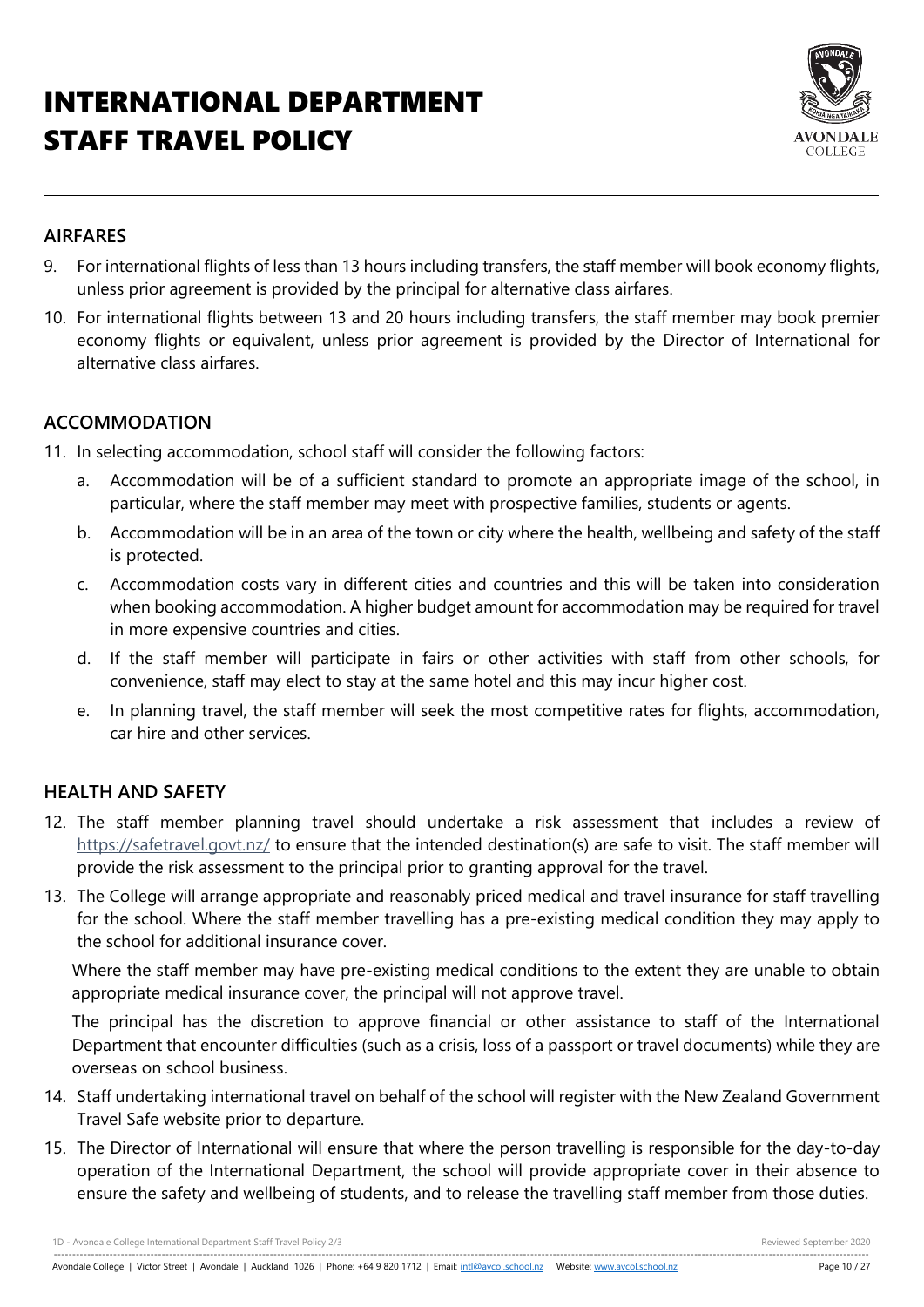# INTERNATIONAL DEPARTMENT STAFF TRAVEL POLICY



16. The Director of International will ensure that where the person travelling is scheduled to hold the 24/7 phone during the period of travel, another staff member will be allocated to perform this duty.

#### **REVIEW**

The school will review this policy and related procedures as part the annual self-review. The school will collect and record appropriate evidence of the review.

#### **REPORTING**

The Director of International will report directly to the school Principal on the operation of the school's travel policy.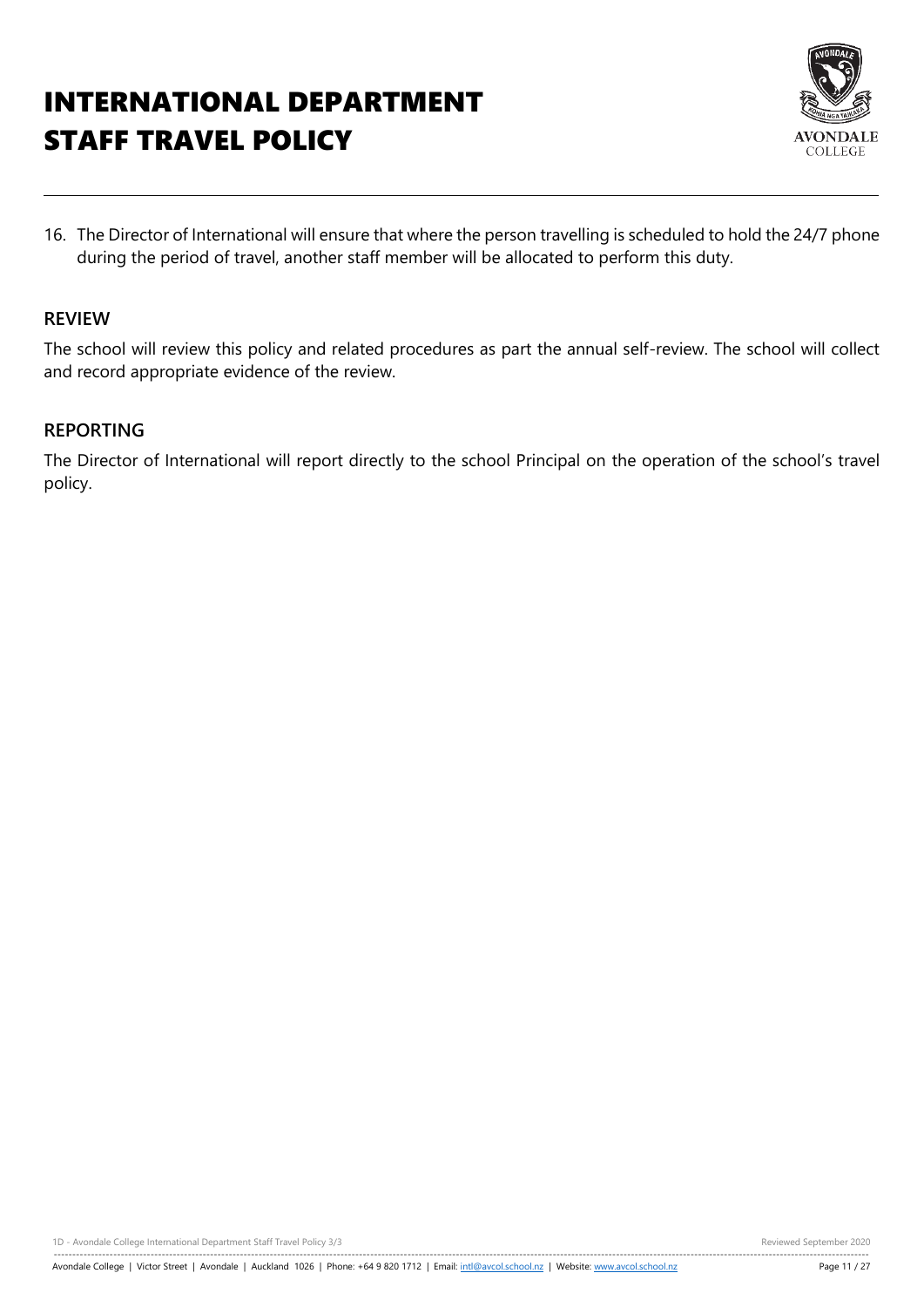# INTERNATIONAL DEPARTMENT MANAGING AGENTS POLICY



### **PURPOSE**

This policy is to provide clear and consistent guidance for relationships between the school and education agencies. This policy should be read in conjunction with the Agency Agreement, and the Education (Pastoral Care of International Students) Code of Practice 2016.

# **MANAGING RECRUITMENT AGENCIES**

# **CONTRACTS**

The school will sign agreements with all education agencies who recruit students for the school.

#### **REFERENCE CHECKS**

The school will enter into working relationships with reputable agencies, once a reference check has been carried out and all supporting documentation has been submitted by the agency, i.e. an Agency Application Form, and other supporting documentation the school deems necessary. Results of reference checks will be recorded by international staff.

# **ETHICAL CONDUCT**

New Zealand is a signatory to the Statement of Principles for the Ethical Recruitment of International Students by Education Agents and Consultants (To be known as the London Statement of Principles) and operates under the Education (Pastoral Care of International Students) Code of Practice 2016. Recruitment agencies will be informed about, and will comply with, the requirements of the Code and the London Statement of Principles.

# **ACTION FOR BREACH**

Where agencies are found to contravene the Code and/or the London Statement of Principles, the school will apply the appropriate sanctions as detailed in the Agency Agreement.

#### **COMMISSIONS**

The school will pay commission to the agency as set out in the Agency Agreement. The commission rate will generally be 15% of tuition fees and the school reserves the right to make other commission or incentive arrangements with selected agencies by special negotiation.

The school will generally pay commissions to contracted agencies upon receipt of an invoice. Commission payments will be made within 4 weeks after the student has commenced at the school and is subject to the tuition fee being received by the school.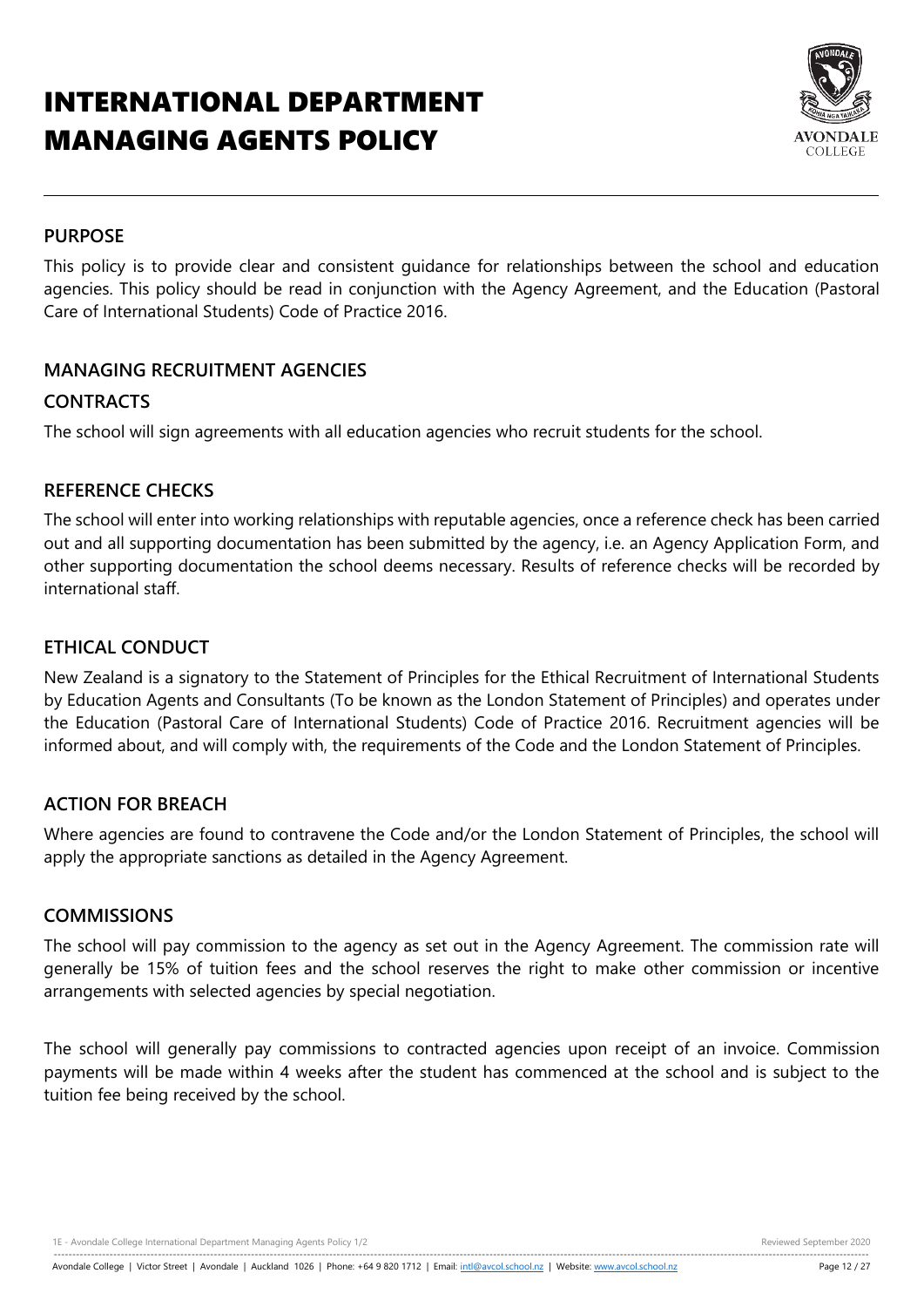# INTERNATIONAL DEPARTMENT MANAGING AGENTS POLICY



The school may elect to make special arrangements with trusted agencies to allow the agency to withhold commissions from tuition payments due to the school. Such arrangements are at the sole discretion of the school and no commissions should be withheld by an agency without prior agreement from the school.

Where a student does not see out the entire period of their enrolment at the school, the school may, on a case by case basis, decide whether or not to request a refund of all or any part of any commission fees paid to an agency.

The school will have no obligation to pay commission fees to any agency with whom the school does not have a signed Agency Agreement.

#### **AGENCY MONITORING AND REVIEW**

The school will review the conduct and performance of its agencies as a part an annual self-review. The school will collect and record appropriate evidence of agency reviews.

#### **REPORTING**

The staff member in charge of international education will report directly to the school Principal on the performance of the school's contracted agencies and report any breaches of the Code that may lead to the termination of an agency contract.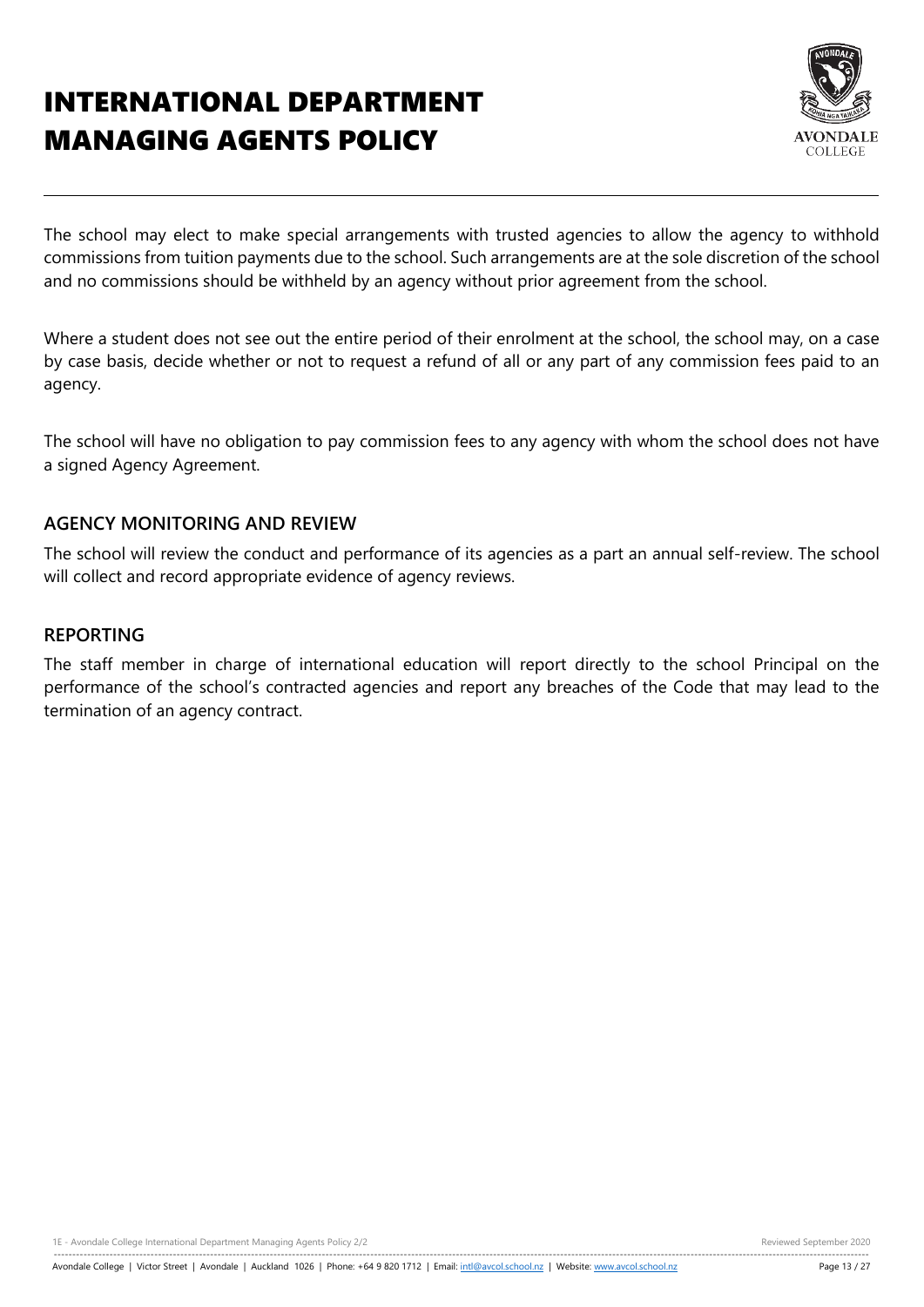# INTERNATIONAL DEPARTMENT MANAGING GROUPS POLICY



### **PURPOSE**

This policy outlines factors that will be considered when managing supervised groups enrolling at the school. This policy should be read in conjunction with the Education (Pastoral Care of International Students) Code of Practice 2016 and the Education Act 1989.

# **RATIONALE**

Avondale College has developed a Supervised-Groups Policy:

- To ensure that students enrolling at the school as part of a group are properly supervised
- To ensure the safety and well-being of the students and the quality of academic and social education of all International Students studying at the school.
- To ensure compliance with the Education (Pastoral Care of International Students) Code of Practice 2016. (The Code)

#### **A SUPERVISED GROUP IS CONSIDERED TO BE**

Six or more international students travelling together in New Zealand under the supervision of a person or organization other than Avondale College, and enrolling at Avondale College as international students for periods up to three months.

#### **POLICY OBJECTIVES**

- 1. To promote international understanding and enhance internationalisation at Avondale College
- 2. To ensure the safety and wellbeing of all supervised-group students that enrol at Avondale College
- 3. To consider the particular needs of students enrolling as part of supervised groups and ensure the administration and pastoral care provided for supervised-group students meet the requirements of the Code.

#### **ENROLMENT OF SUPERVISED GROUP STUDENTS**

Avondale College will enrol supervised-group students on the ENROL system as per Ministry of Education Guidelines for groups to ensure that these students are recorded as international students.

### **USE OF EDUCATION AGENTS**

The Operations Manager will ensure that we do not accept any supervised-group students through an education agent without first following our policy and procedures for the management of education agents, including having a signed and current Agency Agreement with the education agent.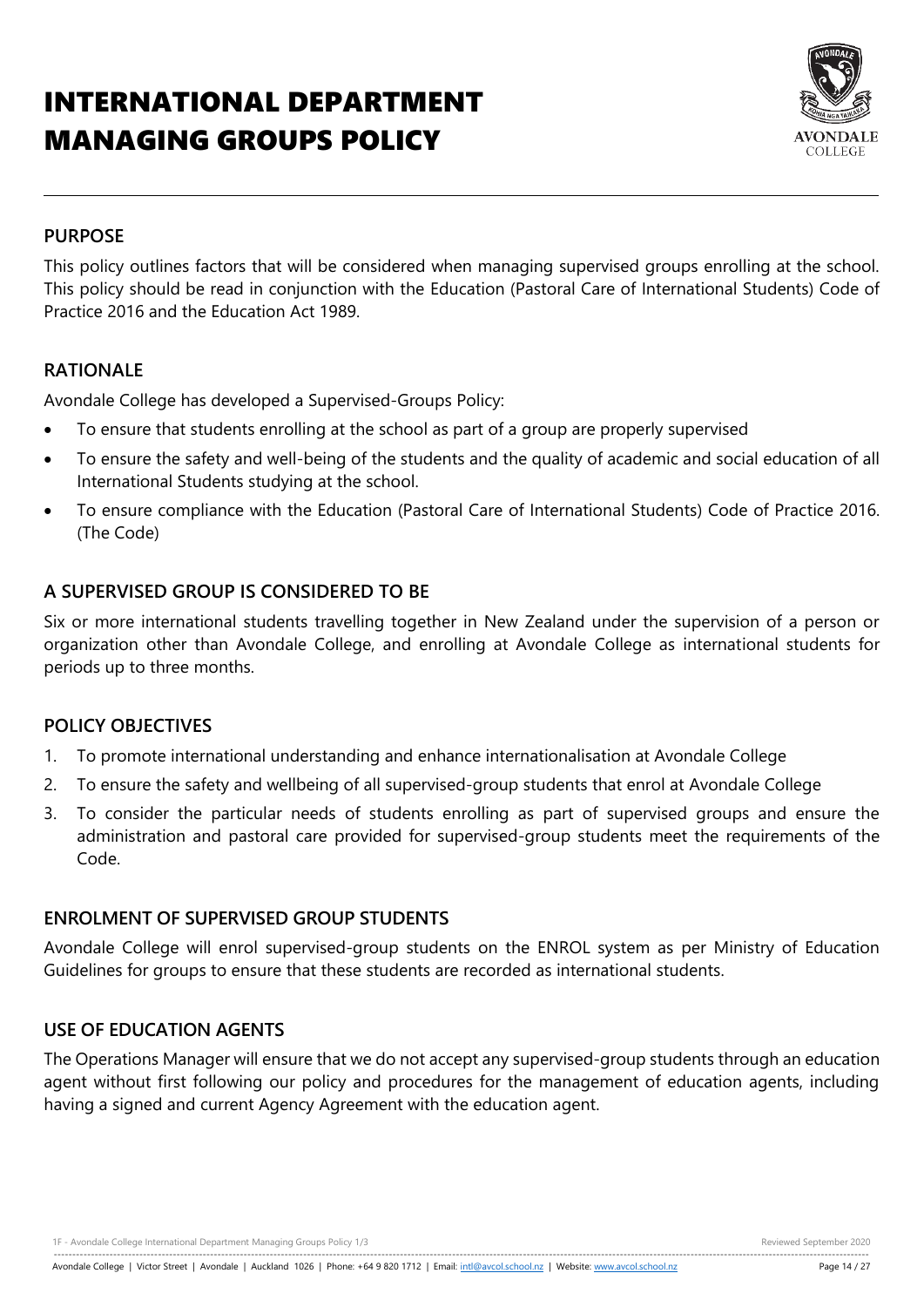# INTERNATIONAL DEPARTMENT MANAGING GROUPS POLICY



In order to ensure that Avondale College and an education agent understand and meet their duty-of-care for the students, the Operations Manager will draft, and ensure that both parties sign, a memorandum of understanding for each supervised-group. The memorandum of understanding will provide details of the group including, expected number, ages and genders of students, arrangements for group supervision and accommodation, agreed pricing schedules, important timelines, program requirements and the roles and responsibilities of both parties.

# **ACCOMMODATION FOR SUPERVISED-GROUP STUDENTS**

Avondale College will ensure that supervised-group students stay in appropriate accommodation as defined in the Code.

Appropriate accommodation may be:

- Residential caregiver. This includes school homestays
- Staying with students' parents or legal guardians

If an accommodation agent is involved in the placement of supervised-group students in accommodation on behalf of Avondale College, we will have an Agency Agreement with that accommodation agent.

# **INSURANCE FOR SUPERVISED GROUP STUDENTS**

#### *IMPORTANT NOTE*

*The Code requires that all students enrolled with a signatory for 2 weeks duration or longer must have appropriate insurance cover. In order to better fulfil our duty-of-care for all international students enrolled at Avondale College, this policy requires all international students to have appropriate insurance cover including those who enrol at the school for less than two weeks.*

Avondale College will therefore ensure that all supervised-group students have appropriate insurance for the duration of their enrolment, and if practicable, for the duration of their time in New Zealand including travel between their home country and New Zealand. Insurance policies, whether arranged by the school or the student or their family, will be deemed to be appropriate if they provide cover for:

- medical expenses to the value of NZ\$1,000 000 to unlimited
- repatriation or expatriation of the student as a result of serious illness or injury, including cover of travel costs incurred by family members assisting repatriation or expatriation; and
- death of the student, including cover of
	- o travel costs of family members to and from New Zealand; and
	- o costs of repatriation or expatriation of the body; and
	- o funeral expenses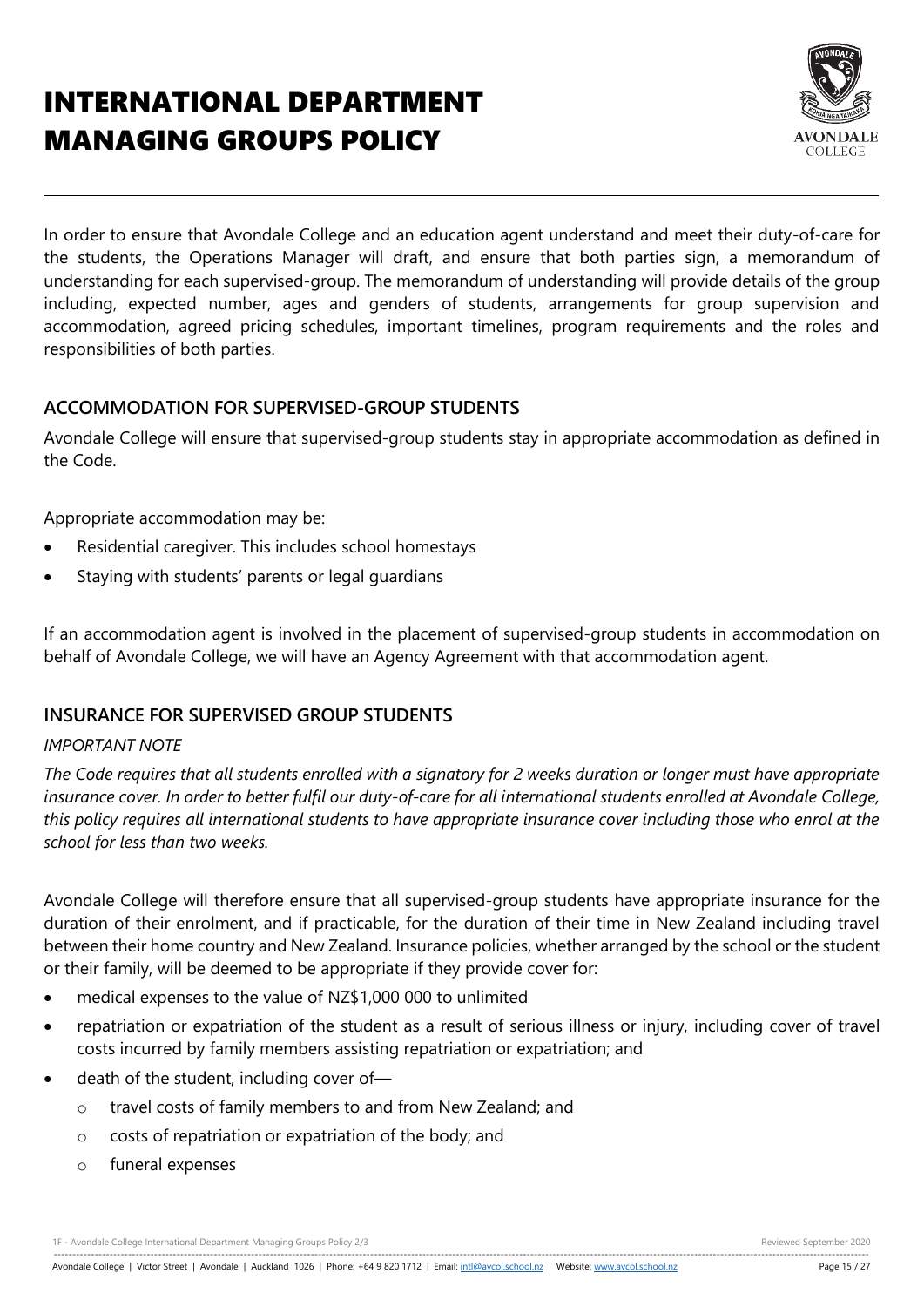# INTERNATIONAL DEPARTMENT MANAGING GROUPS POLICY



#### **GROUP SUPERVISION**

Avondale College will ensure that groups enrolling at the school have proper supervision. The number of supervisors and the type of supervision for a group will be negotiated and detailed in the memorandum of understanding. Factors in deciding proper supervision will include:

- The number of students
- The ages and genders of the students
- The duration of the visit
- The levels of students' English language proficiency
- The activities that the students will be involved in

If Education Outside the Classroom (EOTC) activities are undertaken, the school's EOTC guidelines will determine appropriate supervision ratios and other safety measures put in place for these activities.

#### **ORIENTATION**

Supervised-group students will be provided with an orientation on arrival as per the school orientation procedures.

# **VISAS**

The school will ensure that all students enrolling as part of a supervised group will have the appropriate visa to study at Avondale College.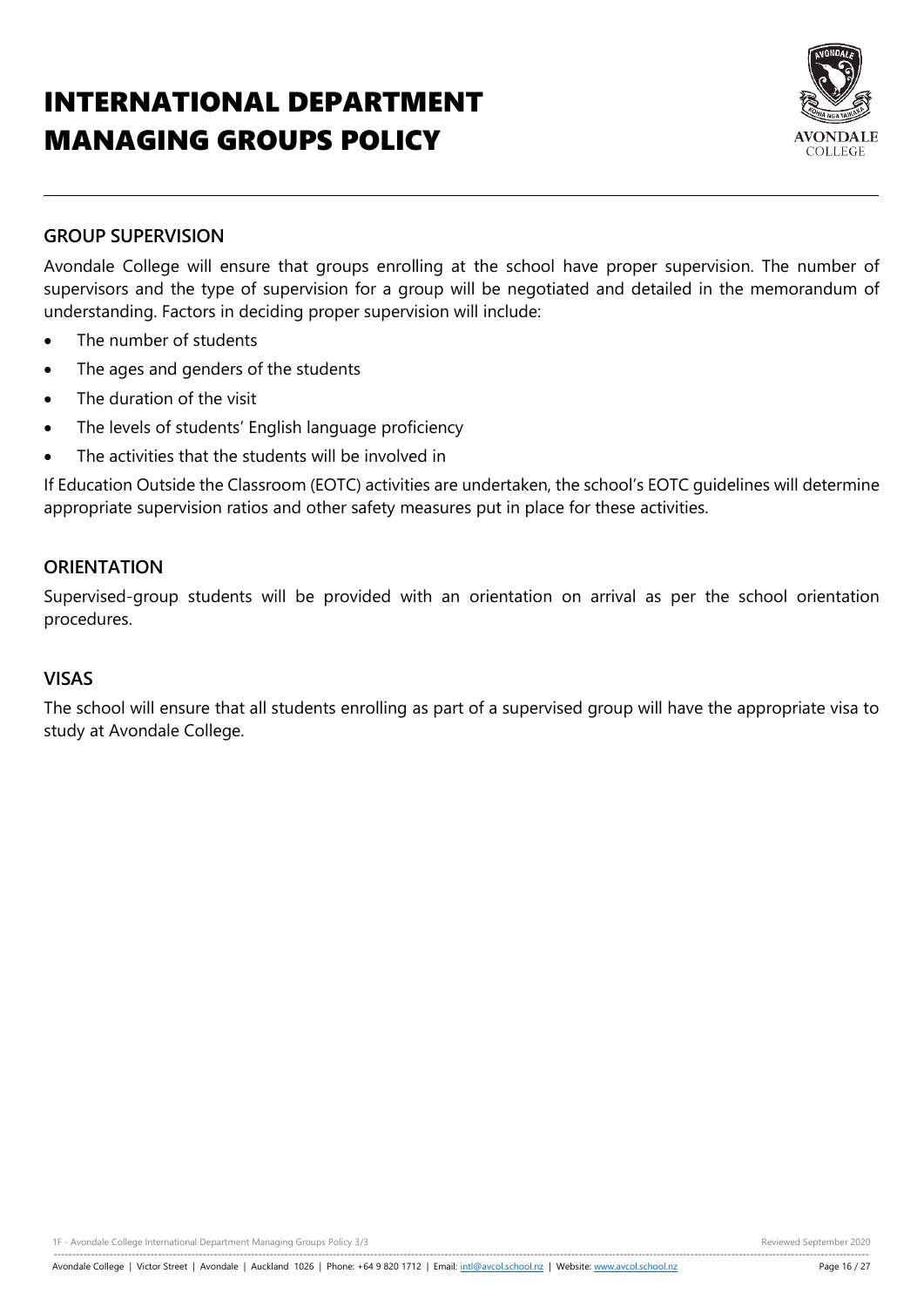# INTERNATIONAL DEPARTMENT ACCOMMODATION POLICY



#### **PURPOSE**

This accommodation policy outlines factors that will be considered when managing accommodation for international students enrolled at the school. This policy should be read in conjunction with the Education (Pastoral Care of International Students) Code of Practice 2016 and the Education Act 1989.

# **RATIONALE**

The school undertakes to comply with the accommodation provisions set out in Education (Pastoral Care of International Students) Code of Practice 2016 (The Code).

#### **POLICY OBJECTIVES**

- 1. To provide a suitable living environment conducive to study and a safe and supportive home life
- 2. To involve residential caregivers in the welfare of the student
- 3. To assist the student to successfully integrate into New Zealand life
- 4. To ensuring the student is well cared for and supported by the school

#### **APPROVED ACCOMMODATION**

All international students must live with parents or residential caregivers that have been approved by the school. The following categories of residential care may be approved by the school:

- Designated caregiver
- Homestay
- Approved temporary accommodation

The school will not approve accommodation for students over 18 years of age not living with parents other than with a residential caregiver.

#### **USE OF ACCOMMODATION AGENTS**

The school may make use of accommodation agents to organise and manage student accommodation. In the event that an accommodation agent is used, the school will enter into a written contract with the agent and will ensure that the accommodation services provided by the agent meets the requirements of the Code.

#### **RESIDENTIAL CAREGIVERS**

#### ONSITE ASSESSMENT

Residential care accommodation for international students will undergo an on-site assessment to determine that the accommodation is of an acceptable standard, is not a boarding establishment and the residential caregiver provides a safe physical and emotional living environment.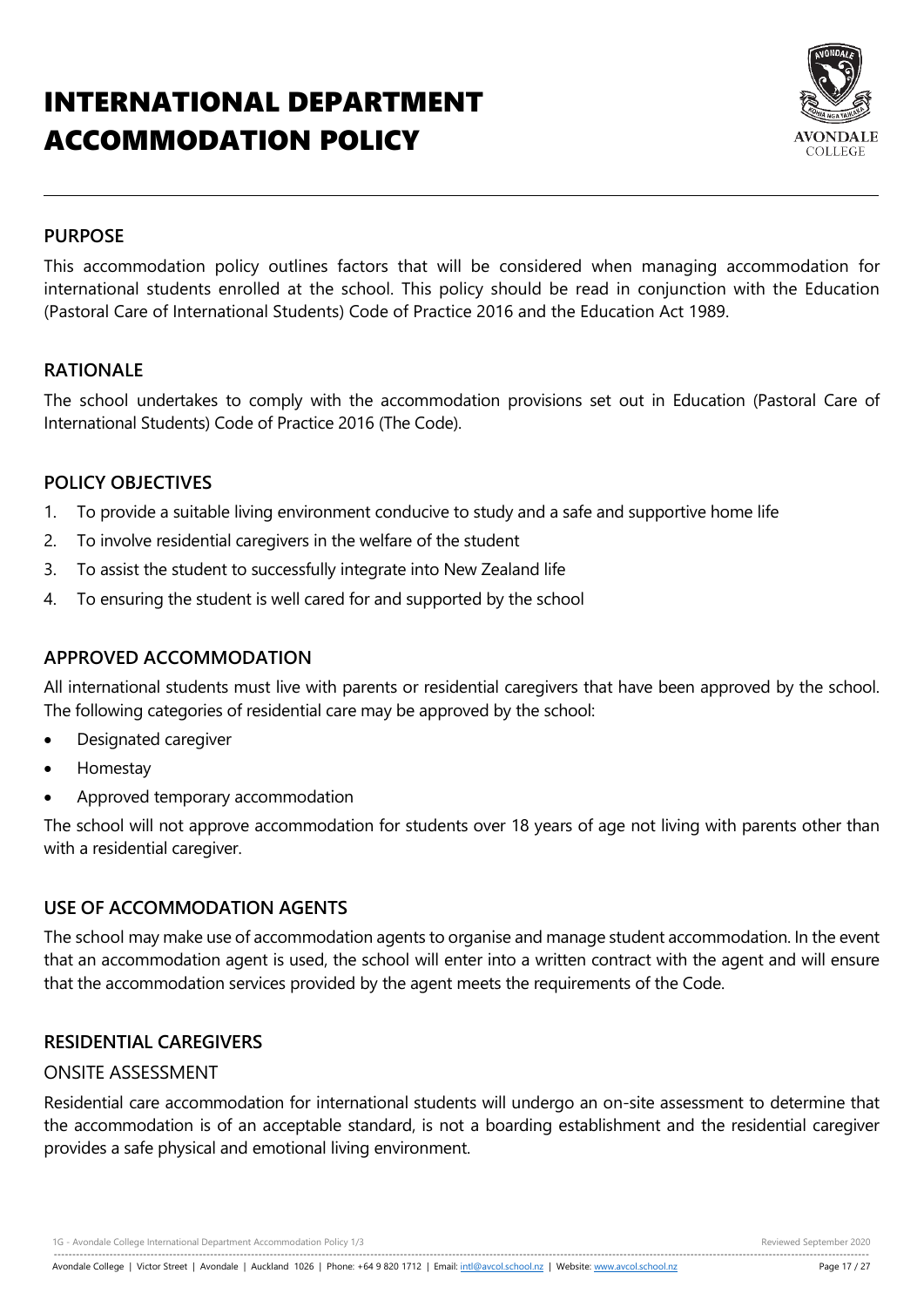# INTERNATIONAL DEPARTMENT ACCOMMODATION POLICY



### ONGOING MONITORING

All residential care accommodation for international students will be monitored on a regular basis including visits to the accommodation and student interviews to ensure that the accommodation continues to meet required standards.

# RESOLVING DIFFICULTIES

Where difficulties arise in residential care, the school will liaise with residential caregivers, contracted agents, students and parents as appropriate to resolve such difficulties.

#### SAFETY CHECKING

Safety checks, including Police vetting as appropriate, will be carried out for residential caregivers. Other adults aged 18 years and over living in the accommodation will undergo an appropriate safety check.

#### **DESIGNATED CAREGIVERS**

- The school will have written Designated Caregiver Agreements with all designated caregivers
- The monitoring of students living in designated care will be managed in accordance with this policy and the Designated Caregiver Agreement

#### **HOMESTAY**

- The school will have written Residential Caregiver Agreements with all homestays
- The school will have written Homestay Accommodation Agreements with all students and their families
- The monitoring of students living in homestays will be managed in accordance with this policy and the Homestay Accommodation Agreement
- Homestay fees paid to the school will be held by the school on behalf of students and paid to host families in regular payments. Remaining homestay fees at the end of enrolment will be refunded according to the schools' refund policy.

#### **TEMPORARY ACCOMMODATION**

- The school will assess the suitability of the accommodation considering the age and gender of the students
- The school will ensure adequate supervision is in place for all students
- The school will ensure all pastoral needs of the students are met including meals and laundry
- The school will ensure that supervisors in temporary accommodation undergo an appropriate safety check
- The school will monitor and manage risks to students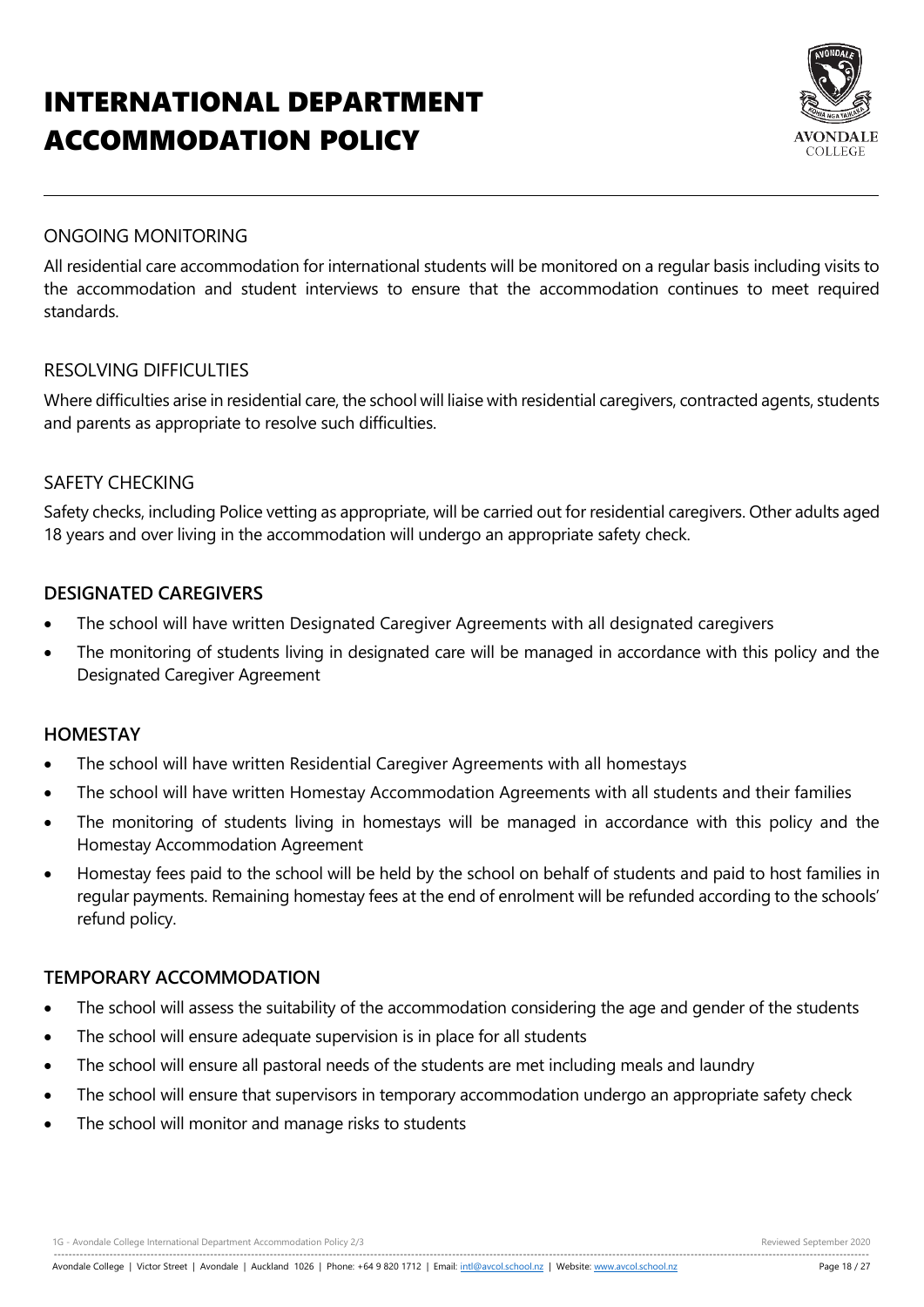# INTERNATIONAL DEPARTMENT ACCOMMODATION POLICY



### **REVIEW**

The school will review the conditions relating to this policy as part the annual self-review. The school will collect and record appropriate evidence of the review.

#### **REPORTING**

The staff member in charge of international education will report directly to the school Principal on the operation of the school's policy for accommodation for international students.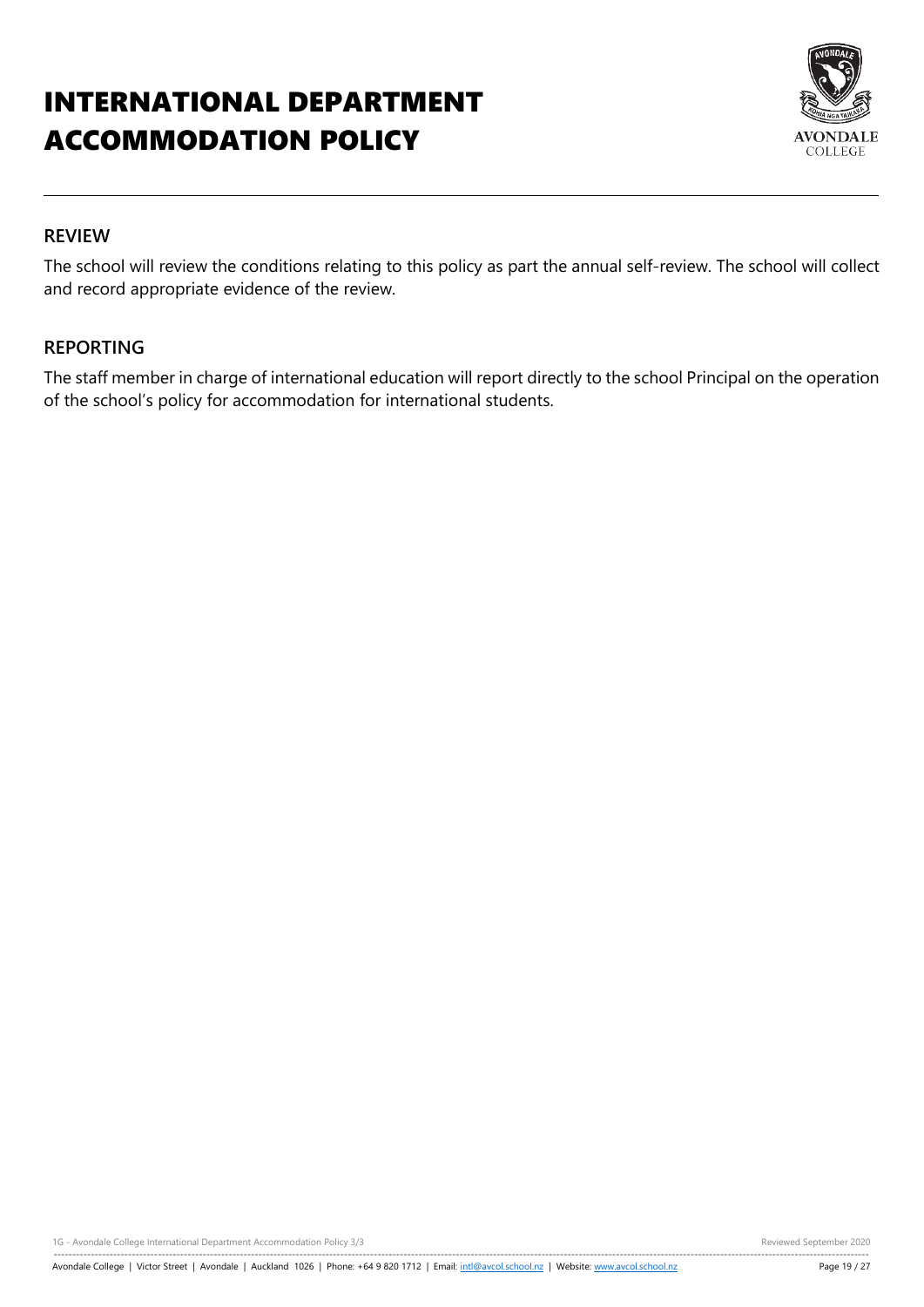# INTERNATIONAL DEPARTMENT INTERNATIONAL STUDENT DISCIPLINARY POLICY



The following is the School's current disciplinary policy for dealing with breaches of the Contract of Enrolment, Code of Conduct and Accommodation Agreement. This is not intended to restrict the School's general power of discipline and this policy may be changed from time to time at the discretion of the School.

This policy is used in conjunction with whole school policies and procedures that concern disciplinary matters. Disciplinary action will be in accordance with the principles of natural justice, using fair and transparent processes.

#### **OVERVIEW**

- 1. The School will endeavour, to follow a two-stage disciplinary process.
- 2. In Stage One, the School will investigate and determine the facts, and will reach a conclusion on what happened and whether it amounts to a breach of the Agreement.
- 3. In Stage Two, if the School has determined that a breach has occurred, the School will consider the appropriate response to that breach, up to and including termination of the Agreement.
- 4. The Student will have an opportunity to provide a response to the alleged breach that the School is investigating (the Allegation) and any proposed disciplinary action that the School is considering taking (the Proposed Action).
- 5. This policy does not limit the School's power to take appropriate disciplinary action urgently and without following this process if this is necessary having regard to the seriousness of the breach.
- 6. This policy also does not limit the School's power to stand down or suspend the student in accordance with MoE Guidelines for the duration of the disciplinary process where stand down / suspension is considered necessary for the safety or education of any person.
- 7. The Principal has the authority to terminate the Contract of Enrolment and/or the Code of Conduct and Accommodation Agreement. Such a decision would be made in consultation with the Director of International and other relevant staff.

# **GENERAL POLICY**

- 8. When the School is conducting a disciplinary process involving the Student it will endeavour to provide the Student with the following:
	- a. a written summary of the Allegation or the Proposed Action;
	- b. an opportunity to respond to the Allegation or the Proposed Action, either in person or in writing or both, at the choice of the Student;
	- c. an opportunity to consider the Allegation or the Proposed Action for a reasonable period of time (having regard to the seriousness of the Allegation or the Proposed Action) before giving a response;
	- d. an opportunity to contact his or her Parent before giving a response, unless the delay caused by contacting that person is unreasonable having regard to the seriousness of the Allegation or Proposed Action;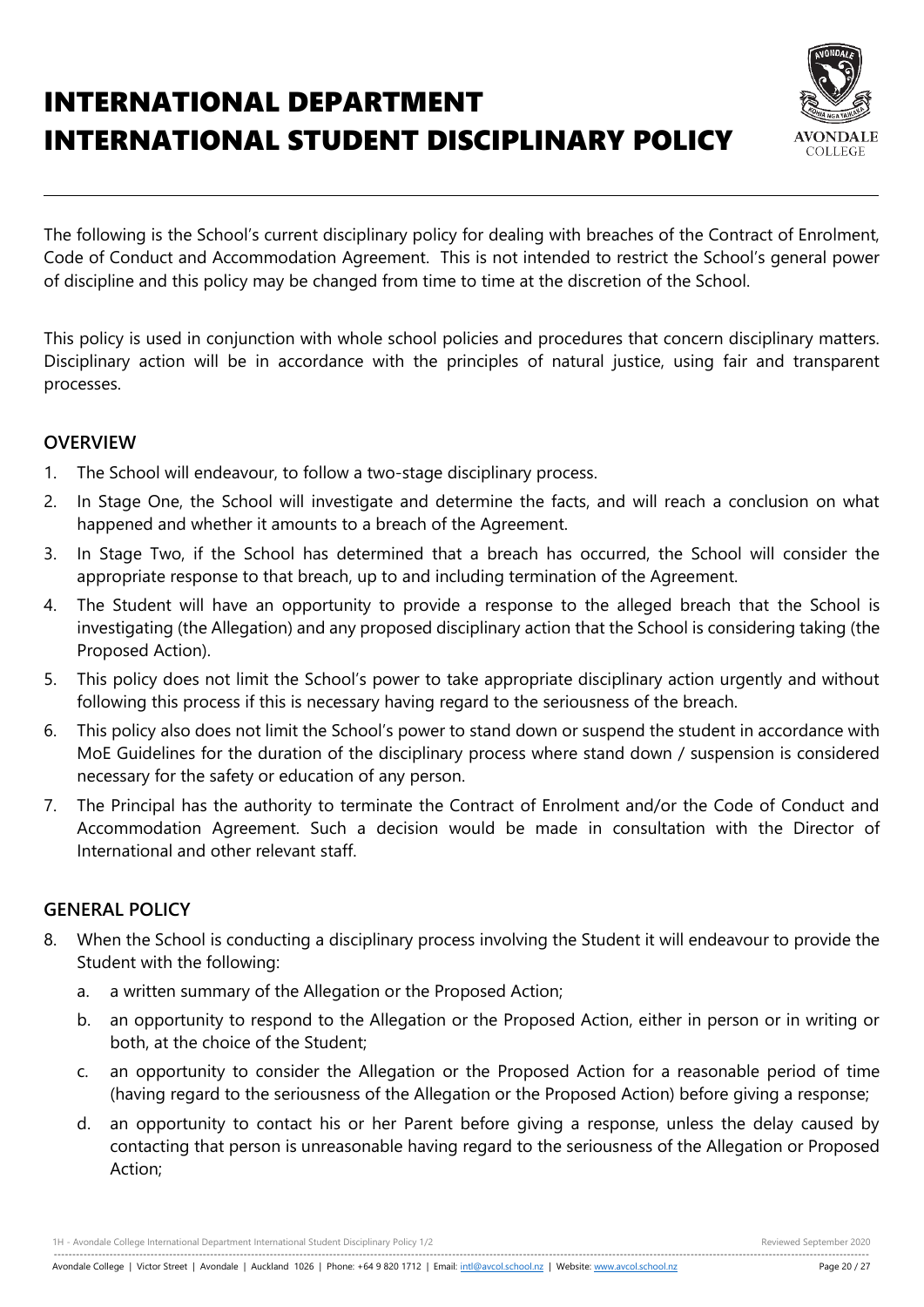# INTERNATIONAL DEPARTMENT INTERNATIONAL STUDENT DISCIPLINARY POLICY



- e. an opportunity to have an independent support person of his or her choice present at any meeting relating to the disciplinary process;
- f. an opportunity to meet with that support person in private at any stage during the disciplinary process;
- g. an opportunity to have a translator present (or otherwise facilitate the student participating in the process in his or her own language) during any meeting or process if the School or the Student considers that a language barrier means that a translator is required; and
- h. a copy of this policy setting out the rights which the Student has when engaging in the disciplinary process.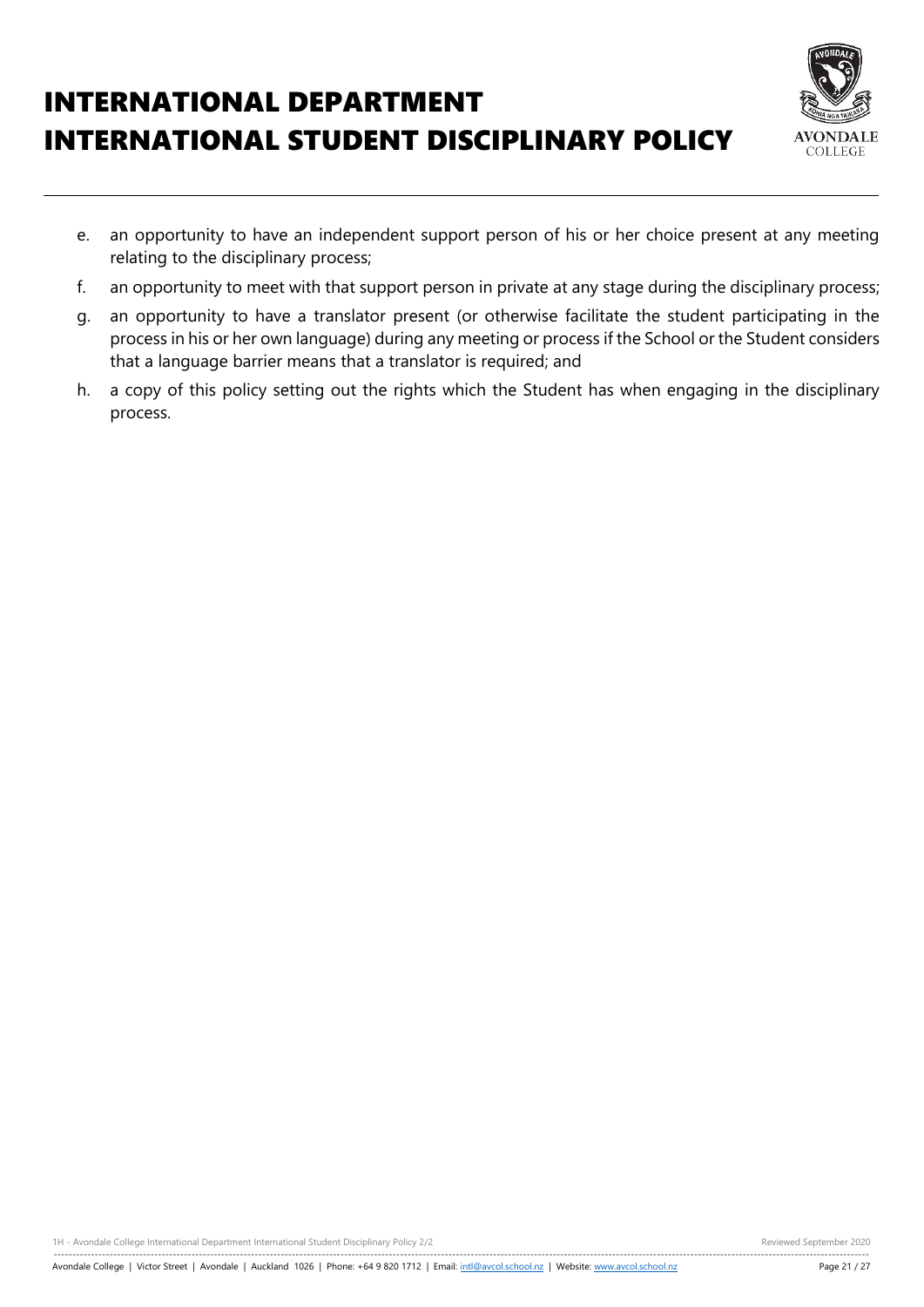# INTERNATIONAL DEPARTMENT INTERNATIONAL STUDENT TRAVEL POLICY



#### **PURPOSE**

This student travel policy makes clear factors that need to be considered in the planning and execution of trips/travel undertaken by students in the Avondale College International Student Programme. This policy should be read in conjunction with the Education (Pastoral Care of International Students) Code of Practice 2016 and other relevant legislation.

#### **RATIONALE**

The school has developed a Student Travel Policy:

- To ensure that International Students who travel while enrolled with Avondale College are kept safe and their health and wellbeing is protected and;
- To ensure that safeguards are in place and that there is transparency and accountability for the transfer of care and appropriate supervision when students undertake travel.

#### **OBJECTIVES AND PLANNING**

- All trips undertaken by International Students must comply with the requirements of Code of Practice, with prior approval by school, parents and homestay.
- International travel will be approved by the Operations Manager or the Homestay Manager.
- Travel will be planned sufficiently in advance to ensure appropriate safety measures are in place and that Health & Safety act requirements are complied with.
- Where travel is for repatriation to the home country, a Transfer of Care Plan will also be required before student travels.

#### **TRAVEL PERMISSION**

Below are the instances where students may travel outside of Auckland;

- 1. With the School
- 2. With their Host Family
- 3. With a Family Member/Relative
- 4. On a Supervised Tour with a Tour Company
- 5. On their own, where they are travelling to meet a family member/relative/family friend
- 6. On their own, where they are travelling to their home countries and plan on returning to NZ
- 7. Departing NZ at the end of the Period of Enrolment

In all cases, where students are expected to be absent from school because of planned travel, approval must be given by the Operations Manager and the students' parents.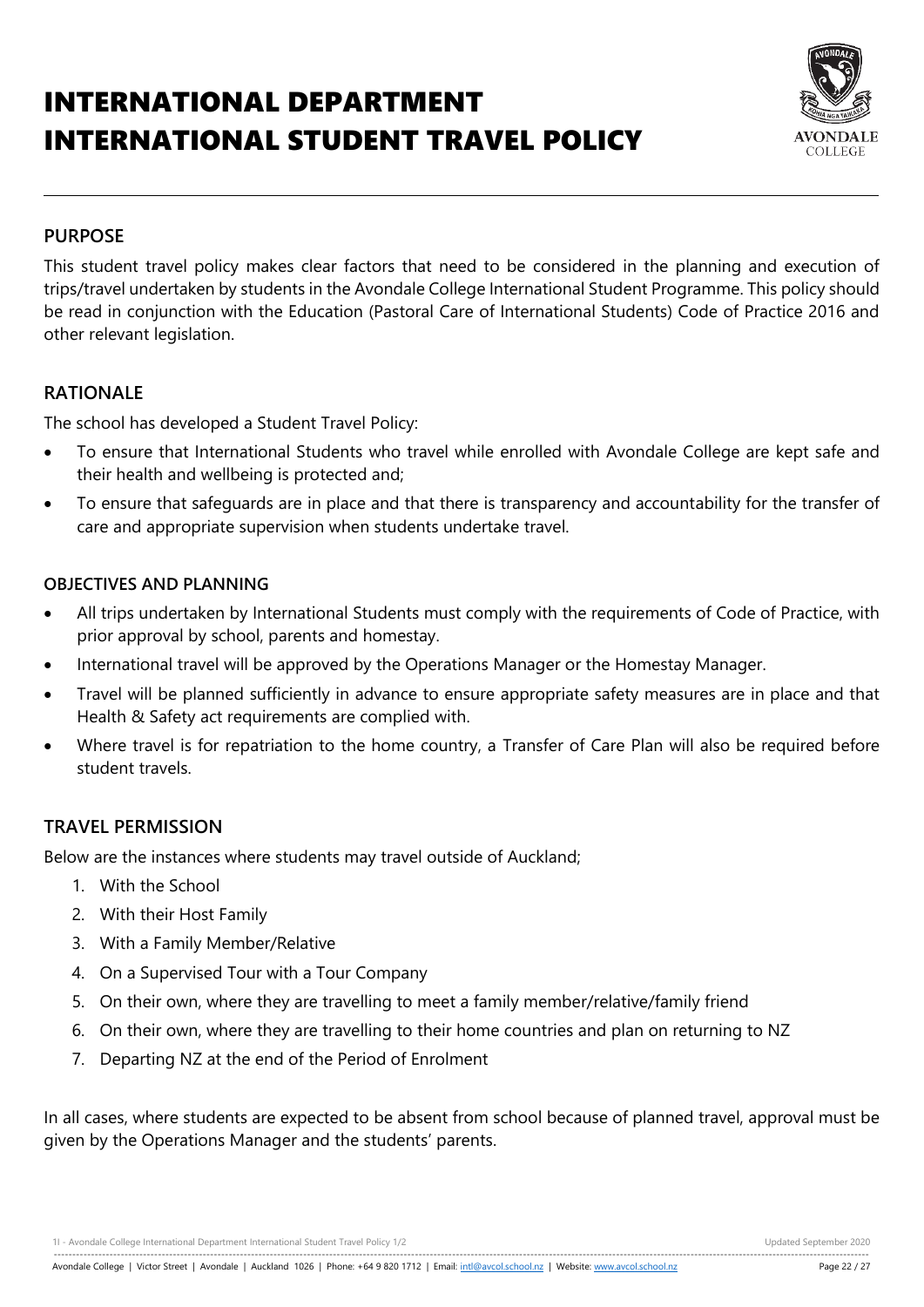# INTERNATIONAL DEPARTMENT INTERNATIONAL STUDENT TRAVEL POLICY



The below documentation will be completed in each instance where students travel;

# **1 & 2 - TRAVEL WITH SCHOOL OR HOST FAMILY E.G. CAMP TAUREWA, WEEKEND TRIPS WITH HOST FAMILY**

A Travel Form

This states the destination/s, leaving and returning dates and the travel times of the planned trip. Once completed, this form will be signed by the students' parents.

# **3, 4, 5 & 6 - TRAVEL WITH A FAMILY MEMBER / RELATIVE, WITH A TOUR COMPANY OR ON THEIR OWN**

A Transfer of Care Form (during the period of enrolment)

This asks for the students' parents contact information, the students' leaving & returning dates and the details of the students' departure & arrival, e.g. flight times and numbers. The name, and contact information of the person who the student will be under the care of and a transfer of care plan for the student. Once completed, this form will be signed by the students' parents.

# **7 - DEPARTING NEW ZEALAND AT THE END OF THE PERIOD OF ENROLMENT**

A Transfer of Care Form (end of the period of enrolment)

This asks for the students' parents contact information, the students' leaving date and the details of the students' departure, e.g. flight times and numbers and how the student plans on getting to the airport. Once completed, this form will be signed by the students' parents.

#### **REVIEW**

The school will review this policy and related procedures as part the annual self-review. The school will collect and record appropriate evidence of the review.

#### **REPORTING**

The Director of International will report directly to the school Principal on the operation of the school's student travel policy.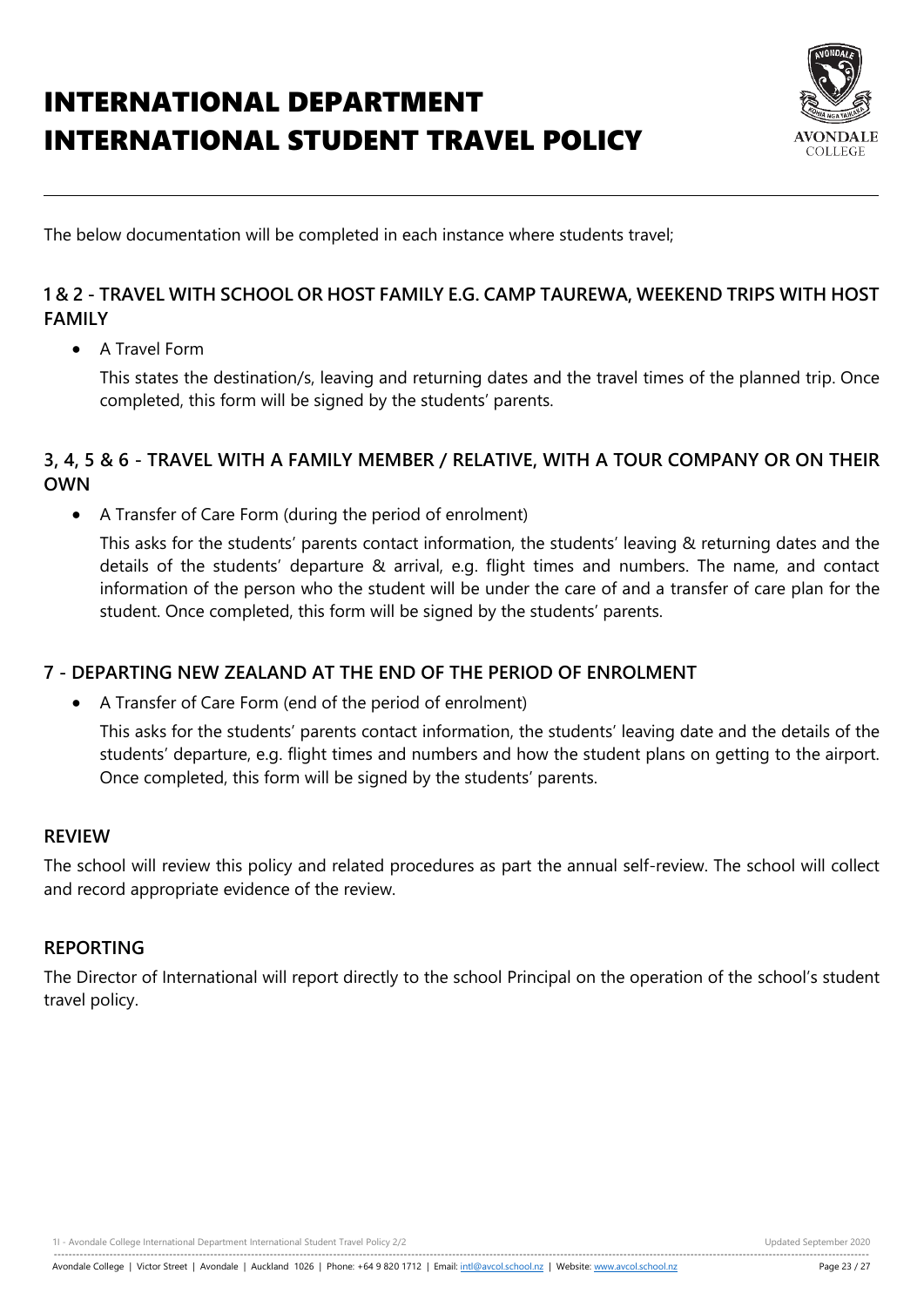# INTERNATIONAL DEPARTMENT GROUP REFUND POLICY



# **PURPOSE**

This refund policy outlines how the school will manage a request for a refund of international student fees from the organisers of group study tours of less than one term's duration. For students travelling together, but enrolled for one full term or longer, the school's normal refund policy will apply.

# **REQUESTS FOR A REFUND OF FEES ON CANCELLATION OF A GROUP STUDY TOUR OR EARLY WITHDRAWAL BY ONE OR MORE STUDENTS ON THE TOUR**

- 1. The school will consider all requests for a refund of fees. Requests should be made in writing to the school as soon as possible after the circumstances leading to a request.
- 2. A request for a refund should provide the following information to the school:
	- a. The name of the study tour
	- b. The circumstances leading to cancellation of the tour / student withdrawal
	- c. The amount of refund requested
	- d. The name of the person and organisation requesting the refund
	- e. The name of the person and organisation who paid the fees
	- f. The bank account details to receive any eligible refund
	- g. Any relevant supporting documentation such as receipts or invoices

#### **NON-REFUNDABLE FEES**

- 3. The following fees are non-refundable:
	- a. ADMINISTRATION FEE: Administration fees meet the cost of processing study tour and are incurred whether or not the tour goes ahead
	- b. INSURANCE: Once insurance is purchased, the school is unable to refund insurance premiums paid on behalf of students. Tour organisers may apply directly to an insurance company for a refund of premiums paid.
	- c. ACCOMMODATION SUPPORT FEE: Accommodation Support fees meet the cost of processing a request for homestay accommodation by the student. Costs incurred for arranging homestay accommodation for international students prior to the refund request, cannot be refunded.
	- d. USED HOMESTAY FEES: Homestay fees paid for time the student has already spent in a homestay cannot be refunded. Used homestay fees may also include a notice period of two weeks.
	- e. TUITION FEES:
		- i. Where one or more individual student on a study tour voluntarily returns home early for any reason, there will be no refund of tuition fees except in exceptional circumstances.
		- ii. Where one or more students return home early following disciplinary processes by the school, there will be no refund of tuition fees.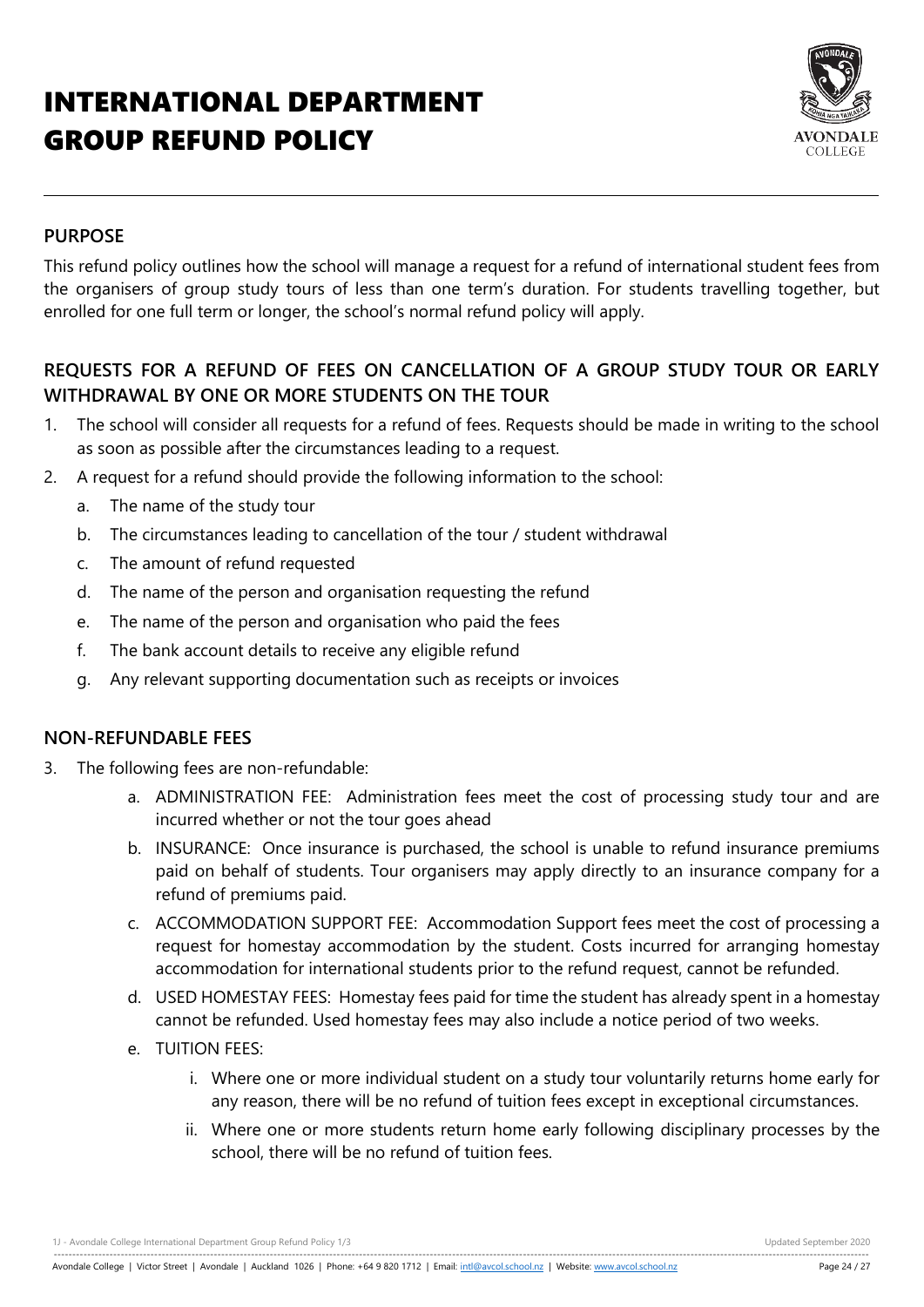# INTERNATIONAL DEPARTMENT GROUP REFUND POLICY



- iii. Where the tour is cancelled prior to arrival in New Zealand the school will consider the circumstances leading to the cancellation of the tour and may refund some or all of the tuition fees.
- f. OUTSTANDING ACTIVITY FEES: Any activity or other fees incurred by a student during enrolment and owed to the school at the time of withdrawal, will be deducted from any eligible refund.

# **REQUESTS FOR A REFUND FOR FAILURE TO OBTAIN A VISITOR VISA**

4. If students studying on a group tour fail to obtain a visitor visa, a refund of international student tuition fees will be provided less an Administration Fee of \$175 per student. Evidence of visa decline must be provided to the school.

# **REQUESTS FOR A REFUND IN THE EVENT OF NATURAL DISASTER OR EPIDEMIC OR OTHER EVENT CAUSING TRAVEL DISRUPTION**

5. Where circumstances beyond the control of the tour organisers, relating to volcanic eruption, earthquake, epidemic or other event beyond their control result in cancellation of the tour, and the school is satisfied that cancellation is necessary, tour fees will be refunded less any relevant non-refundable fees outlined above.

# **REQUESTS FOR A REFUND WHERE THE STUDY TOUR IS CANCELLED BY THE ORGANISER FOR ANY OTHER REASON**

6. The school will consider the circumstances of the cancellation, but except in the circumstances described above relating to a natural disaster or epidemic, tuition fees are non-refundable.

# **REQUESTS FOR A REFUND OF HOMESTAY FEES**

- 7. If for any reason, an international student withdraws from the tour after payment has been made, any unused homestay fees will be refunded, less any relevant non-refundable fees set out in this policy.
- 8. Where a student moves from a school homestay and requests a refund of any unused homestay fees, these will be refunded less any non-refundable fees set out in this policy.

# **REQUESTS FOR A REFUND FOR FAILURE TO PROVIDE A COURSE, CESSATION AS A SIGNATORY OR CESSATION TO BE A PROVIDER**

- 9. If the school fails to provide the agreed course of education or is no longer a signatory to the Code or no longer operates as an international education provider, the school will negotiate with the tour organiser to either:
	- a. Refund the unused portion of international student tuition fees or other fees paid for services not delivered or
	- b. Transfer the amount of any eligible refund to another provider or
	- c. Make other arrangements agreed to by the tour organiser and the school.

1J - Avondale College International Department Group Refund Policy 2/3 Updated September 2020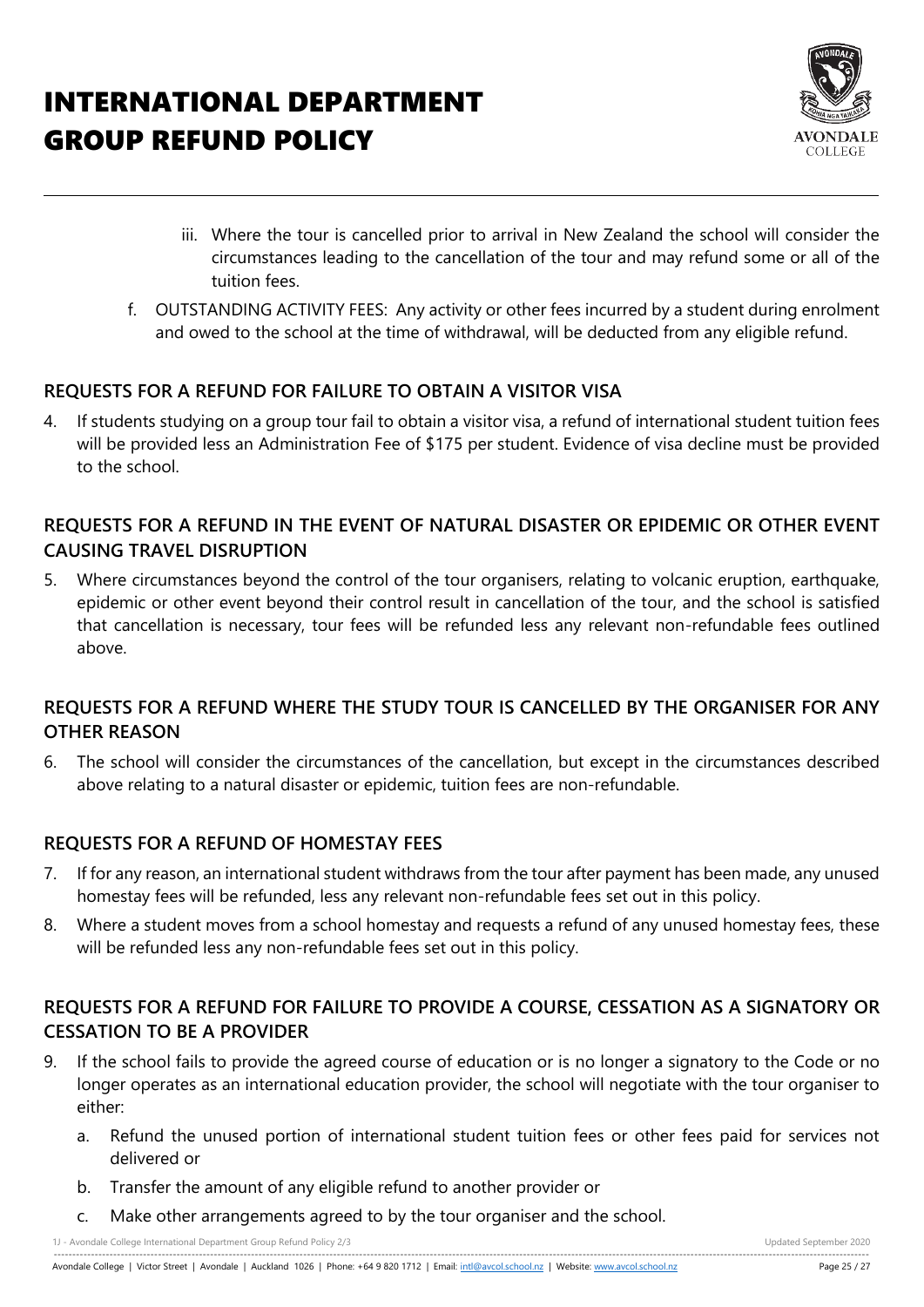# INTERNATIONAL DEPARTMENT GROUP REFUND POLICY



# **OTHER CIRCUMSTANCES WHERE A REFUND REQUEST MAY BE CONSIDERED**

10. In certain circumstances, a compassionate refund may be considered. The tour organiser should apply to the school for a refund outlining the circumstances leading to the early withdrawal of the student, and should provide documentary evidence of these circumstances.

# **REFUNDS TO BE MADE TO THE COUNTRY OF RECEIPT**

11. Unless otherwise agreed in writing, all eligible refunds of fees received from outside of New Zealand will be refunded to a nominated bank account in the source country.

# **RIGHTS OF TOUR ORGANISERS AND FAMILIES AFTER A DECISION REGARDING A REFUND HAS BEEN MADE**

- 12. A decision by the school relating to a request for a refund of international student fees will be provided to the tour organiser in writing and will set out the following information:
	- a. Factors considered when making the refund decision
	- b. The total amount to be refunded
	- c. Details of non-refundable fees
- 13. Tour organisers and families have the right to submit a grievance to the Code Administrator or Disputes Resolution Scheme in the event they are dissatisfied with a refund decision made by the school.

#### **REVIEW**

The school will review the conditions relating to this policy as part the annual self-review. The school will collect and record appropriate evidence of the review.

#### **REPORTING**

The staff member in charge of international education will report directly to the school Principal on the operation of the school's policy for the refund of international student fees.